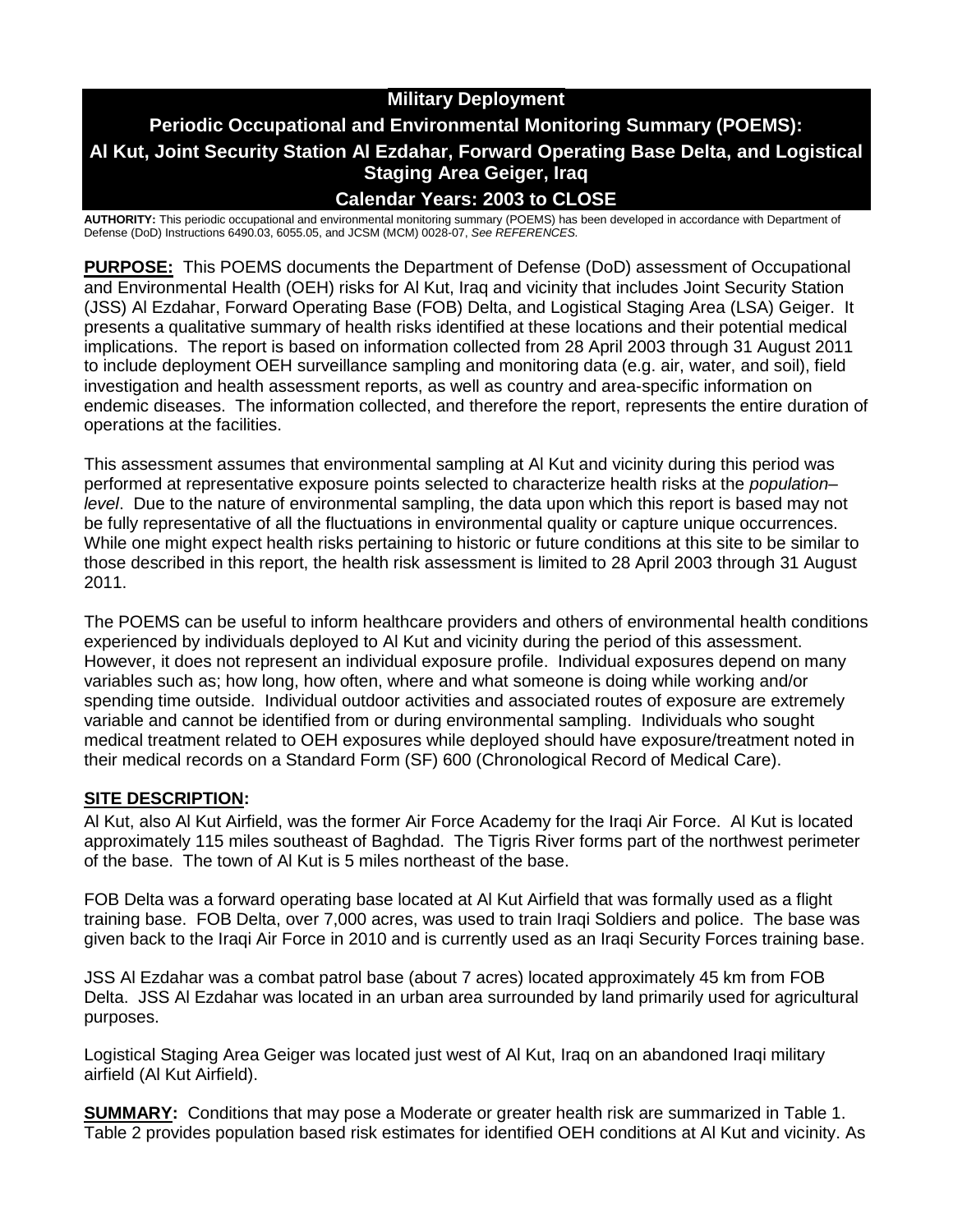indicated in the detailed sections that follow Table 2, controls that have been established to reduce health risk have been factored into this assessment. In some cases, e.g. ambient air, specific controls are noted, but not routinely available/feasible.

#### **POEMS Table 1: Summary of Occupational and Environmental Conditions with MODERATE or Greater Health Risk**

#### *Short-term health risks & medical implications:*

The following may have caused acute health effects in some personnel during deployment at Al Kut and vicinity:

Inhalable coarse particulate matter less than 10 micrometers in diameter  $(PM_{10})$ ; inhalable fine particulate matter less than 2.5 micrometers in diameter (PM2.5); food/waterborne diseases (e.g., bacterial diarrhea, hepatitis A, typhoid fever, brucellosis, diarrhea-cholera, diarrhea-protozoal); other endemic diseases (leishmaniasis – cutaneous and visceral, Crimean-Congo hemorrhagic fever, sandfly fever, leptospirosis, schistosomiasis, Tuberculosis (TB), rabies, Q fever); heat stress; continuous noise; and waste site/disposal. For food/waterborne diseases (e.g., bacterial diarrhea, hepatitis A, typhoid fever, brucellosis, diarrhea-cholera, diarrhea-protozoal), if ingesting local food and water, the health effects can temporarily incapacitate personnel (diarrhea) or result in prolonged illness (hepatitis A, typhoid fever, brucellosis). Risks from food/waterborne diseases may have been reduced with preventive medicine controls and mitigation, which includes hepatitis A and typhoid fever vaccinations and only drinking from approved water sources in accordance with standing CENTCOM policy. For other vector-borne endemic diseases (leishmaniasis - cutaneous and visceral, Crimean-Congo hemorrhagic fever, sandfly fever), these diseases may constitute a significant risk due to exposure to biting vectors; risk reduced to Low by proper wear of the treated uniform, application of repellent to exposed skin and bed net, and appropriate chemoprophylaxis. For water contact diseases (leptospirosis, schistosomiasis) activities involving extensive contact with surface water increase risk. For respiratory diseases (TB), personnel in close-quarter conditions could have been at risk for person-to-person spread. Animal contact diseases (rabies, Q fever), pose year-round risk. For heat stress, risk can be greater for susceptible persons including those older than 45, of low fitness level, unacclimatized, or with underlying medical conditions. Risks from heat stress may have been reduced with preventive medicine controls, proper hydration, work-rest cycles, and mitigation. For continuous noise exposure, the short-term risk is to personnel working near major noise sources; risk may have been reduced to personnel working near major noise sources by wearing proper hearing protection and use of noise barriers. Due to improper solid waste storage and disposal, an outbreak of disease may have been possible. Risks due to solid waste deficiencies may have been avoided or reduced with appropriate sanitation and waste management practices.

Air quality: For  $PM_{10}$  and  $PM_{2.5}$ , exposures may result in mild to more serious short-term health effects (e.g., eye, nose or throat and lung irritation) in some personnel while at this site, particularly exposures to high levels of dust such as during high winds or dust storms. For  $PM_{10}$  and  $PM_{2.5}$ , certain subgroups of the deployed forces (e.g., those with pre-existing asthma/cardio-pulmonary conditions) are at greatest risk of developing notable health effects. There were multiple burn pits at Al Kut and vicinity (refer to section 10.8). For burn pits, exposures to high levels of  $PM_{10}$  and  $PM_{2.5}$  in the smoke may also result in mild to more serious short-term health effects (e.g., eye, nose or throat and lung irritation) in some personnel and certain subgroups while at this site. Although most effects from exposure to particulate matter and burn pit smoke should have resolved post-deployment, providers should be prepared to consider the relationship between deployment exposures and current complaints. Some individuals may have sought treatment for acute respiratory irritation during their time at Al Kut and vicinity. Personnel who reported with symptoms or required treatment while at this site should have exposure and treatment noted in medical record (e.g., electronic medical record and/or on a Standard Form (SF) 600 (*Chronological Record of Medical Care*).

#### *Long-term health risks & medical implications:*

The following may have caused acute health effects in some personnel during deployment at Al Kut and vicinity:

For continuous noise exposure, the long-term risk is to personnel working near major noise sources. Risk may have been reduced to personnel working near major noise sources by wearing proper hearing protection and use of noise barriers.

Air quality: Fine particulate matter less than 10 micrometers in diameter ( $PM_{10}$ ) was not evaluated for long –term risk due to no available health guidelines, and data was insufficient to evaluate the long-term risk of inhalable fine particulate matter less than 2.5 micrometers in diameter (PM<sub>2.5</sub>). However, the area was a dusty desert environment. There were multiple burn pits at Al Kut and vicinity (refer to section 10.8). For inhalational exposure to high levels of dust and particulate matter, such as during high winds or dust storms, and for exposure to burn pit smoke, it was considered possible that some otherwise healthy personnel who were exposed for a long-term period to dust and particulate matter and burn pit smoke could have developed certain health conditions (e.g., reduced lung function, cardiopulmonary disease). Personnel with a history of asthma or cardiopulmonary disease could potentially be more likely to develop such chronic health conditions. While the dust and particulate matter exposures and exposures to burn pit smoke were acknowledged, at this time there were no specific recommended, post-deployment medical surveillance evaluations or treatments. Providers should still consider overall individual health status (e.g., any underlying conditions/susceptibilities) and any potential unique individual

> Page 2 of 27 Reviewed by CENTCOM SG (28 June 2013) Final Approval Date (13 September 2013)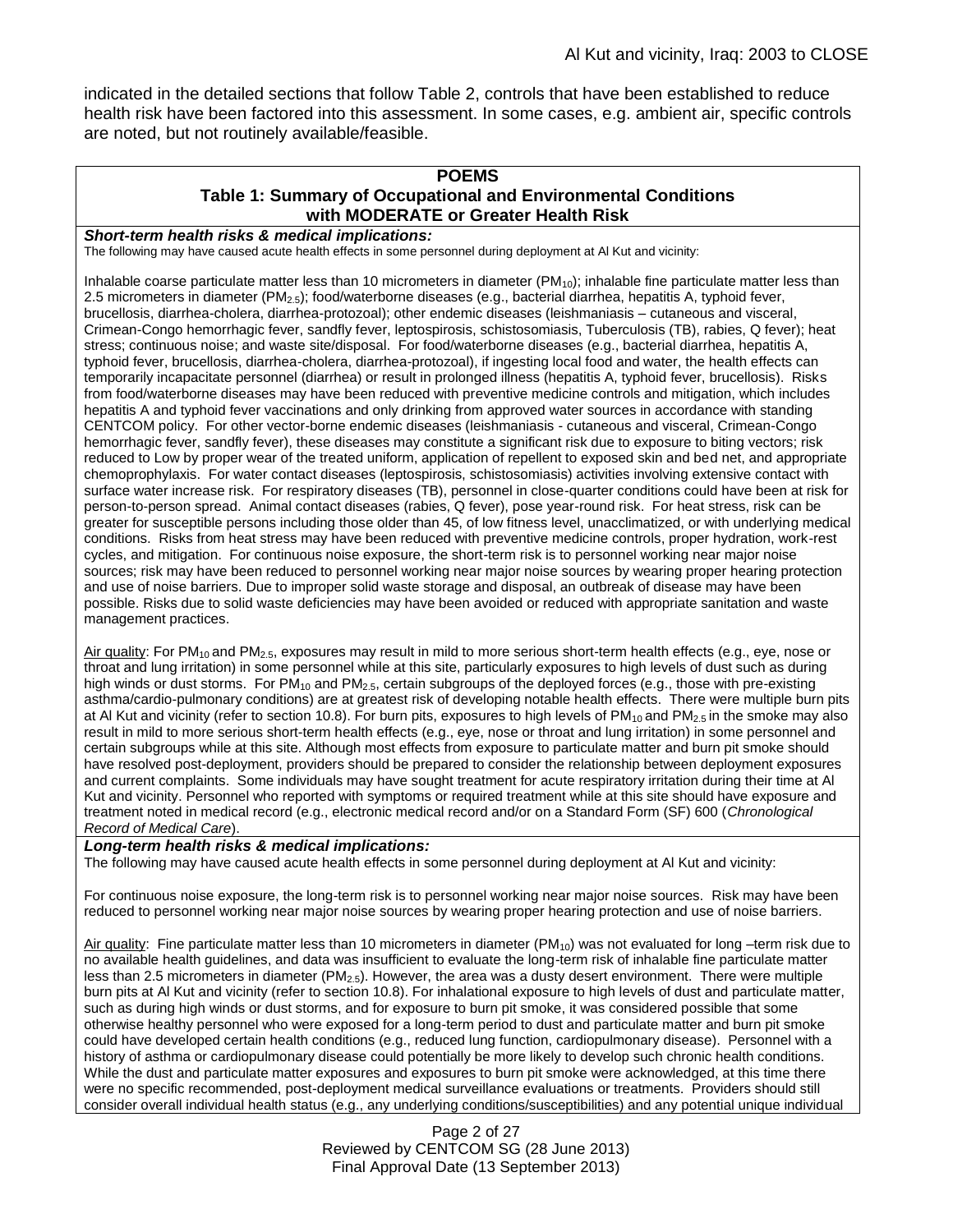exposures (such as burn pits, occupational, or specific personal dosimeter data) when assessing individual concerns. Certain individuals may need to be followed/evaluated for specific occupational exposures/injuries (e.g., annual audiograms as part of the medical surveillance for those enrolled in the Hearing Conservation Program; and personnel covered by Respiratory Protection Program and/or Hazardous Waste/Emergency Responders Medical Surveillance).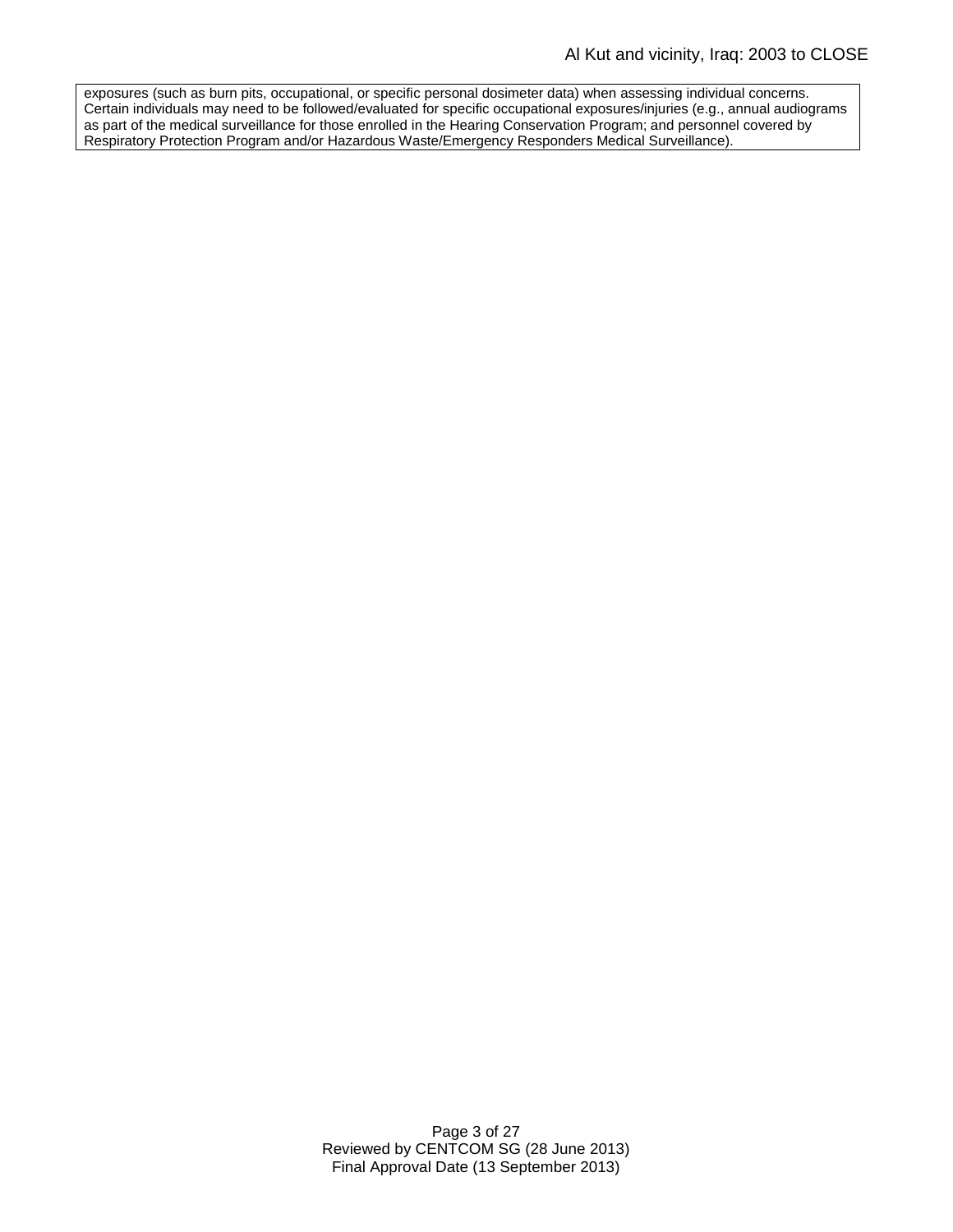| Source of<br><b>Identified Health</b><br>Risk <sup>3</sup>                         | Unmitigated Health Risk Estimate <sup>4</sup>                                                                                                                                                                                                                                                                                                                                                                             | <b>Control Measures</b><br>Implemented                                                                                                                                                                             | <b>Residual Health Risk Estimate<sup>4</sup></b>                                                                                                                                                                                                                                                                                                                 |
|------------------------------------------------------------------------------------|---------------------------------------------------------------------------------------------------------------------------------------------------------------------------------------------------------------------------------------------------------------------------------------------------------------------------------------------------------------------------------------------------------------------------|--------------------------------------------------------------------------------------------------------------------------------------------------------------------------------------------------------------------|------------------------------------------------------------------------------------------------------------------------------------------------------------------------------------------------------------------------------------------------------------------------------------------------------------------------------------------------------------------|
| <b>AIR</b>                                                                         |                                                                                                                                                                                                                                                                                                                                                                                                                           |                                                                                                                                                                                                                    |                                                                                                                                                                                                                                                                                                                                                                  |
| Particulate<br>matter less than<br>10 microns in<br>diameter $(PM_{10})$           | Short-term: Moderate to High, Daily<br>levels varied; acute health effects (e.g.,<br>upper respiratory tract irritation) more<br>pronounced during peak days. More<br>serious effects were possible in<br>susceptible persons (e.g., those with<br>asthma/existing respiratory diseases).                                                                                                                                 | Limiting strenuous<br>physical activities when air<br>quality was especially<br>poor; and actions such as<br>closing tent flaps,<br>windows, and doors.                                                            | Short-term: Low to None, Daily levels<br>varied; acute health effects (e.g., upper<br>respiratory tract irritation) more<br>pronounced during peak days. More<br>serious effects were possible in<br>susceptible persons (e.g., those with<br>asthma/existing respiratory diseases).                                                                             |
|                                                                                    | Long-term: No health guidelines                                                                                                                                                                                                                                                                                                                                                                                           |                                                                                                                                                                                                                    | Long-term: No health guidelines                                                                                                                                                                                                                                                                                                                                  |
| Particulate<br>matter less than<br>2.5 microns in<br>diameter (PM <sub>2.5</sub> ) | Short-term: Low to High, A majority of<br>the time mild acute (short term) health<br>effects were anticipated; certain peak<br>levels may produce mild eye, nose, or<br>throat irritation in some personnel and<br>pre-existing health conditions (e.g.,<br>asthma, or cardiopulmonary diseases)<br>may be exacerbated.<br>Long-term: Data quantity insufficient                                                          | Limiting strenuous<br>physical activities when air<br>quality is especially poor;<br>and actions such as<br>closing tent flaps,<br>windows, and doors.                                                             | Short-term: Low to None, A majority of<br>the time mild acute (short term) health<br>effects were anticipated; certain peak<br>levels may produce mild eye, nose, or<br>throat irritation in some personnel and<br>pre-existing health conditions (e.g.,<br>asthma, or cardiopulmonary diseases)<br>may be exacerbated.<br>Long-term: Data quantity insufficient |
|                                                                                    | to characterize risk.                                                                                                                                                                                                                                                                                                                                                                                                     |                                                                                                                                                                                                                    | to characterize risk.                                                                                                                                                                                                                                                                                                                                            |
| <b>Military Unique</b>                                                             |                                                                                                                                                                                                                                                                                                                                                                                                                           |                                                                                                                                                                                                                    |                                                                                                                                                                                                                                                                                                                                                                  |
| Non-ionizing<br>Radiation                                                          | Short-term: Low                                                                                                                                                                                                                                                                                                                                                                                                           |                                                                                                                                                                                                                    | Short-term: Low                                                                                                                                                                                                                                                                                                                                                  |
| <b>ENDEMIC</b>                                                                     | Long-term: Low                                                                                                                                                                                                                                                                                                                                                                                                            |                                                                                                                                                                                                                    | Long-term: Low                                                                                                                                                                                                                                                                                                                                                   |
| <b>DISEASE</b>                                                                     |                                                                                                                                                                                                                                                                                                                                                                                                                           |                                                                                                                                                                                                                    |                                                                                                                                                                                                                                                                                                                                                                  |
| Food<br>borne/Waterborne<br>(e.g., diarrhea-<br>bacteriological)                   | Short-term: High, (Bacterial diarrhea,<br>Hepatitis A, Typhoid fever) to<br>Moderate (Diarrhea-cholera, Diarrhea-<br>protozoal, Brucellosis) to Low (Al Kut<br>Gastroenteritis/food poisoning,<br>Hepatitis E). If ingesting local<br>food/water, the health effects can<br>temporarily incapacitate personnel<br>(diarrhea) or result in prolonged illness<br>(Hepatitis A, Typhoid fever,<br>Brucellosis, Hepatitis E). | Preventive measures<br>include Hepatitis A and<br>Typhoid fever vaccination<br>and consumption of food<br>and water only from<br>approved sources.                                                                 | Short-term: Low to none                                                                                                                                                                                                                                                                                                                                          |
|                                                                                    | Long-term: none identified                                                                                                                                                                                                                                                                                                                                                                                                |                                                                                                                                                                                                                    | Long-term: No data available                                                                                                                                                                                                                                                                                                                                     |
| Arthropod Vector<br><b>Borne</b>                                                   | Short-term: Moderate,<br>(Leishmaniasis-cutaneous and<br>visceral, Crimean-Congo hemorrhagic<br>fever, Sandfly fever) to Low (Sindbis,<br>Rickettsioses, Typhus-murine, West<br>Nile fever).                                                                                                                                                                                                                              | Preventive measures<br>include proper wear of<br>treated uniform,<br>application of repellent to<br>exposed skin and bed net<br>use, minimizing areas of<br>standing water and<br>appropriate<br>chemoprophylaxis. | Short-term: Low                                                                                                                                                                                                                                                                                                                                                  |
|                                                                                    | Long-term: Low (Leishmaniasis-<br>visceral infection)                                                                                                                                                                                                                                                                                                                                                                     |                                                                                                                                                                                                                    | Long-term: No data available                                                                                                                                                                                                                                                                                                                                     |
| Water-Contact<br>(e.g. wading,<br>swimming)                                        | Short-term: Moderate for<br>Leptospirosis and Schistosomiasis.<br>Long-term: No data available                                                                                                                                                                                                                                                                                                                            | Recreational swimming in<br>surface waters not likely in<br>this area of Iraq during this<br>time period.                                                                                                          | Short-term: Low to None for<br>Leptospirosis and Schistosomiasis.<br>Long-term: No data available                                                                                                                                                                                                                                                                |
| Respiratory                                                                        | Short-term: Low to Moderate;<br>Moderate for tuberculosis (TB) to Low<br>for meningococcal meningitis.<br>Long-term: No data available                                                                                                                                                                                                                                                                                    | Providing adequate work<br>and living space; medical<br>screening, and<br>vaccination.                                                                                                                             | Short-term: Low to none<br>Long-term: No data available                                                                                                                                                                                                                                                                                                          |

# **Table 2. Population-Based Health Risk Estimates – Al Kut and vicinity, Iraq 1, 2**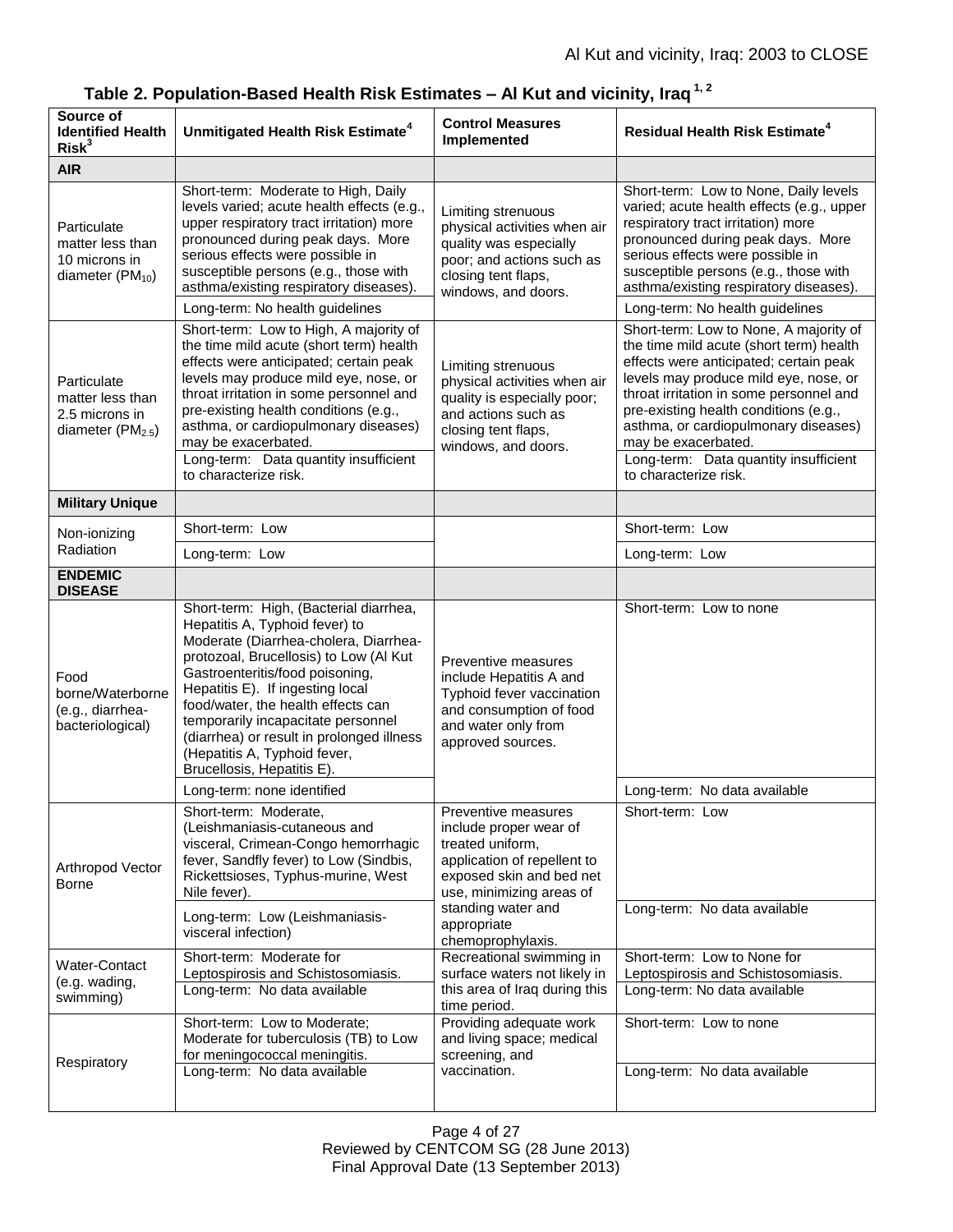# Al Kut and vicinity, Iraq: 2003 to CLOSE

| <b>Animal Contact</b>                               | Short-term: Moderate (Rabies and Q-<br>fever), Low (Anthrax and H5N1 avian<br>influenza)<br>Long-term: Low (Rabies)                                                                                                                                                                                              | Prohibiting contact with,<br>adoption, or feeding of<br>feral animals IAW U.S.<br><b>Central Command</b><br>(CENTCOM) General<br>Order (GO) 1B. Risks are<br>further reduced in the<br>event of assessed contact<br>by prompt post-exposure<br>rabies prophylaxis IAW<br>The Center for Disease<br>Control's (CDC) Advisory<br>Committee on<br><b>Immunization Practices</b><br>guidance. | Short-term: Low to None<br>Long-term: No data available                                                                                                                                                                                                                                                       |
|-----------------------------------------------------|------------------------------------------------------------------------------------------------------------------------------------------------------------------------------------------------------------------------------------------------------------------------------------------------------------------|-------------------------------------------------------------------------------------------------------------------------------------------------------------------------------------------------------------------------------------------------------------------------------------------------------------------------------------------------------------------------------------------|---------------------------------------------------------------------------------------------------------------------------------------------------------------------------------------------------------------------------------------------------------------------------------------------------------------|
| <b>VENOMOUS</b><br><b>ANIMAL/</b><br><b>INSECTS</b> |                                                                                                                                                                                                                                                                                                                  |                                                                                                                                                                                                                                                                                                                                                                                           |                                                                                                                                                                                                                                                                                                               |
| Snakes,<br>scorpions, and<br>spiders                | Short-term: Low; If encountered,<br>effects of venom vary with species<br>from mild localized swelling (e.g.<br>widow spider) to potentially lethal<br>effects (e.g., Haley's Pit Viper).<br>Long-term: No data available                                                                                        | Risk reduced by avoiding<br>contact, proper wear of<br>the uniform (especially<br>footwear), and timely<br>treatment.                                                                                                                                                                                                                                                                     | Short-term: Low; If encountered,<br>effects of venom vary with species<br>from mild localized swelling (e.g.<br>widow spider) to potentially lethal<br>effects (e.g., Haley's Pit Viper).<br>Long-term: No data available                                                                                     |
| <b>HEAT/COLD</b><br><b>STRESS</b>                   |                                                                                                                                                                                                                                                                                                                  |                                                                                                                                                                                                                                                                                                                                                                                           |                                                                                                                                                                                                                                                                                                               |
| Heat                                                | Short-term: Low to High; High health<br>risk of heat injury in unacclimatized<br>personnel.<br>Long-term: Low, However, the risk<br>may be greater to certain susceptible<br>persons-those older (i.e., greater than<br>45 years), in lesser physical shape, or<br>with underlying medical/health<br>conditions. | Risks from heat stress<br>reduced with proper<br>hydration and nutrition,<br>work-rest cycles, Wet Bulb<br>Globe Temperature<br>(WBGT) monitoring.                                                                                                                                                                                                                                        | Short-term: Low<br>Long-term: Low, However, the risk<br>may be greater to certain susceptible<br>persons-those older (i.e., greater than<br>45 years), in lesser physical shape, or<br>with underlying medical/health<br>conditions.                                                                          |
| Cold                                                | Short-term: Low risk of cold<br>stress/injury.<br>Long-term: Low; Long-term health<br>implications from cold injuries are rare<br>but can occur, especially from more<br>serious injuries such as frostbite.                                                                                                     | Risks from cold stress<br>reduced with protective<br>measures such as use of<br>the buddy system, limiting<br>exposure during cold<br>weather, and proper wear<br>of issued protective<br>clothing.                                                                                                                                                                                       | Short-term: Low risk of cold<br>stress/injury.<br>Long-term: Low; Long-term health<br>implications from cold injuries are rare<br>but can occur, especially from more<br>serious injuries such as frostbite.                                                                                                  |
| <b>NOISE</b>                                        |                                                                                                                                                                                                                                                                                                                  |                                                                                                                                                                                                                                                                                                                                                                                           |                                                                                                                                                                                                                                                                                                               |
| Continuous<br>(Flightline, Power<br>Production)     | Short-term: High to Low, High risk to<br>individuals that worked near major<br>noise sources without proper hearing<br>protection.<br>Long-term: High to Low, High risk to<br>individuals that worked near major<br>noise sources without proper hearing<br>protection.                                          | Hearing protection used<br>by personnel in higher risk<br>areas.                                                                                                                                                                                                                                                                                                                          | Short-term: Low risk to the majority of<br>personnel and to individuals that<br>worked near major noise sources who<br>use proper hearing protection.<br>Long-term: Low risk to the majority of<br>personnel and to individuals that<br>worked near major noise sources who<br>use proper hearing protection. |
| <b>Unique</b><br>Incidents/<br><b>Concerns</b>      |                                                                                                                                                                                                                                                                                                                  |                                                                                                                                                                                                                                                                                                                                                                                           |                                                                                                                                                                                                                                                                                                               |
| Waste<br>Sites/Waste<br>Disposal                    | Short-term: Moderate<br>Long-term: Low                                                                                                                                                                                                                                                                           | Risk due to solid waste<br>deficiencies management<br>may have been avoided or<br>reduced with appropriate<br>sanitation and waste<br>management practices.                                                                                                                                                                                                                               | Short-term: Low<br>Long-term: Low                                                                                                                                                                                                                                                                             |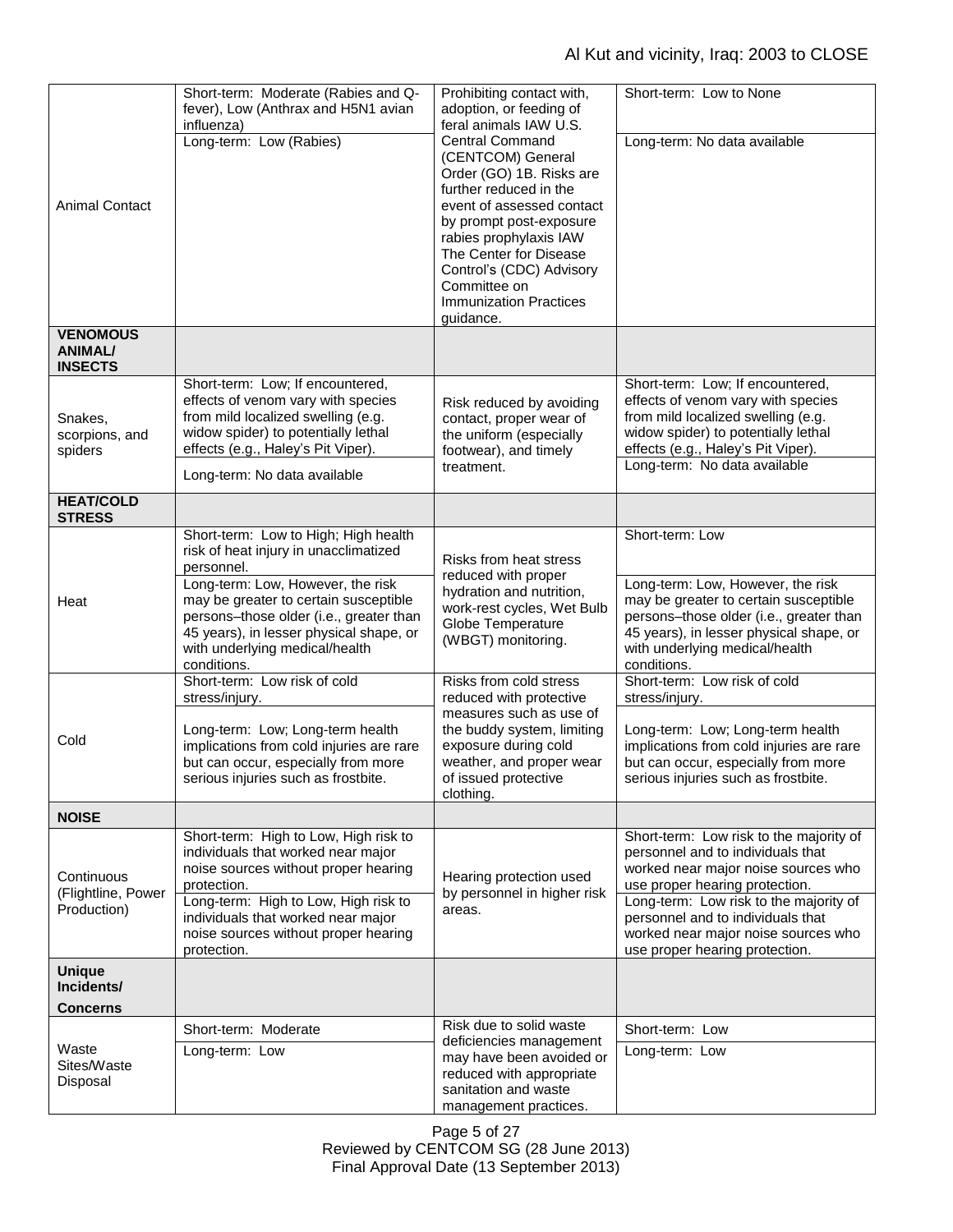| General and<br><b>Field Sanitation</b> | Short-term: Low                                                                                                                                                                                                                                                                                                                                                                                                                                                            | Regular base camp<br>inspections conducted by<br>Preventive Medicine<br>personnel mitigate the<br>spread of disease through<br>encouragement of<br>improved sanitation and<br>living conditions.                                                                                                                                                                                      | Short-term: Low                                                                                                                                                                                                                                                                                                         |
|----------------------------------------|----------------------------------------------------------------------------------------------------------------------------------------------------------------------------------------------------------------------------------------------------------------------------------------------------------------------------------------------------------------------------------------------------------------------------------------------------------------------------|---------------------------------------------------------------------------------------------------------------------------------------------------------------------------------------------------------------------------------------------------------------------------------------------------------------------------------------------------------------------------------------|-------------------------------------------------------------------------------------------------------------------------------------------------------------------------------------------------------------------------------------------------------------------------------------------------------------------------|
|                                        | Long-term: Not an identified source of<br>health risk.                                                                                                                                                                                                                                                                                                                                                                                                                     |                                                                                                                                                                                                                                                                                                                                                                                       | Long-term: Not an identified source of<br>health risk.                                                                                                                                                                                                                                                                  |
| Pesticides/Pest<br>Control             | Short-term: Low                                                                                                                                                                                                                                                                                                                                                                                                                                                            | See Section 10.7                                                                                                                                                                                                                                                                                                                                                                      | Short-term: Low                                                                                                                                                                                                                                                                                                         |
|                                        | Long-term: Low                                                                                                                                                                                                                                                                                                                                                                                                                                                             |                                                                                                                                                                                                                                                                                                                                                                                       | Long-term: Low                                                                                                                                                                                                                                                                                                          |
| <b>Burn Pits</b>                       | $PM_{10}$<br>Short-term: Low to High, Daily levels<br>varied; acute health effects (e.g.,<br>upper respiratory tract irritation) more<br>pronounced during peak days. More<br>serious effects were possible in<br>susceptible persons (e.g., those with<br>asthma/existing respiratory diseases).<br>Particulate matter contributions from<br>burn pits and environmental conditions<br>could not be distinguished from one<br>another.<br>Long-term: No health guidelines | Risks reduced by limiting<br>strenuous physical<br>activities when air quality<br>was especially poor; and<br>action such as closing tent<br>flaps, windows, and doors.<br>Other control measures<br>included locating burn pits<br>downwind of prevailing<br>winds, increased distance<br>from troop populations,<br>and improved waste<br>segregation and<br>management techniques. | Short-term: Low to None, Daily levels<br>varied; acute health effects (e.g.,<br>upper respiratory tract irritation) more<br>pronounced during peak days. More<br>serious effects were possible in<br>susceptible persons (e.g., those with<br>asthma/existing respiratory diseases).<br>Long-term: No health guidelines |
|                                        | PM <sub>2.5</sub><br>Data quantity insufficient to<br>characterize short and long-term<br>health risks. Short-term health effects<br>could include eye, nose, throat, and<br>lung irritation. More serious effects are<br>possible in susceptible persons (e.g.,<br>those with asthma/existing respiratory<br>diseases).                                                                                                                                                   |                                                                                                                                                                                                                                                                                                                                                                                       | Short and Long-term: Data quantity<br>insufficient to characterize risk.                                                                                                                                                                                                                                                |

<sup>1</sup>This Summary Table provides a qualitative estimate of population-based short- and long-term health risks associated with the occupational environment conditions at Al Kut and vicinity. It does not represent an individual exposure profile. Actual individual exposures and health effects depend on many variables. For example, while a chemical may have been present in the environment, if a person did not inhale, ingest, or come into contact with a specific dose of the chemical for adequate duration and frequency, then there may have been no health risk. Alternatively, a person at a specific location may have experienced a unique exposure which could result in a significant individual exposure. Any such person seeking medical care should have their specific exposure documented in an SF600.

 $^2$  This assessment is based on specific environmental sampling data and reports obtained from 28 April 2003 through 31 August 2011. Sampling locations are assumed to be representative of exposure points for the camp population but may not reflect all the fluctuations in environmental quality or capture unique exposure incidents.

 $3$ This Summary Table is organized by major categories of identified sources of health risk. It only lists those sub-categories specifically identified and addressed at Al Kut and vicinity. The health risks are presented as Low, Moderate, High or Extremely High for both short- and long-term health effects. The health risk level is based on an assessment of both the potential severity of the health effects that could be caused and probability of the exposure that would produce such health effects. Details can be obtained from the APHC/AIPH. Where applicable, "None Identified" is used when though a potential exposure is identified, and no health risks of either a specific short- and long-term health effects are determined. More detailed descriptions of OEH exposures that are evaluated but determined to pose no health risk are discussed in the following sections of this report.

<sup>4</sup>Health risks in this Summary Table are based on quantitative surveillance thresholds (e.g. endemic disease rates; host/vector/pathogen surveillance) or screening levels, e.g. Military Exposure Guidelines (MEGs) for chemicals*.* Some previous assessment reports may provide slightly inconsistent health risk estimates because quantitative criteria such as MEGs may have changed since the samples were originally evaluated and/or because this assessment makes use of all historic site data while previous reports may have only been based on a select few samples.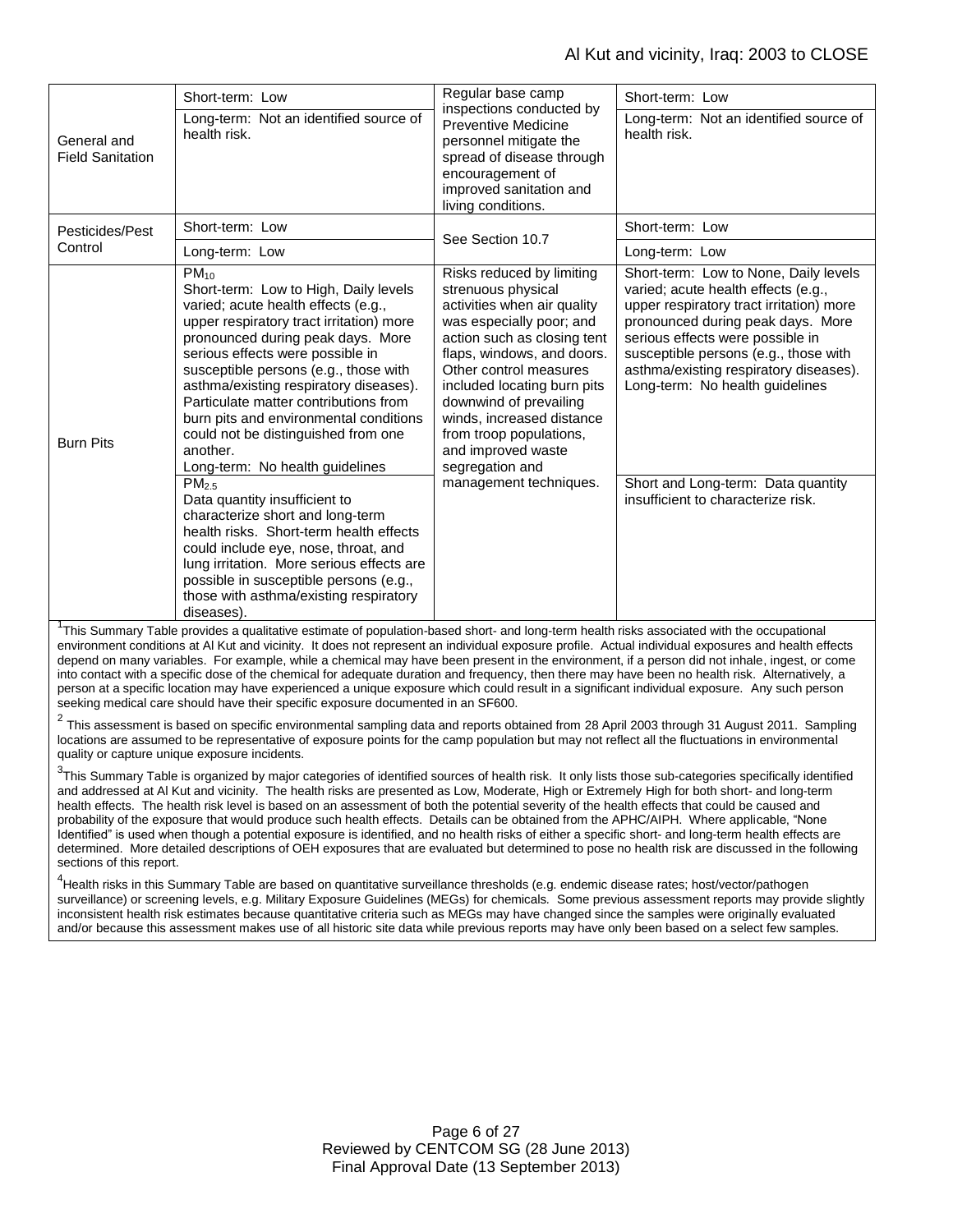# **1 Discussion of Health Risks at Al Kut and Vicinity, Iraq by Source**

The following sections provide additional information about the OEH conditions summarized above. All risk assessments were performed using the methodology described in the US Army Public Health Command Technical Guide 230, *Environmental Health Risk Assessment and Chemical Exposure Guidelines for Deployed Military Personnel* (USAPHC TG 230). All OEH risk estimates represent residual risk after accounting for preventive controls in place. Occupational exposures and exposures to endemic diseases are greatly reduced by preventive measures. For environmental exposures related to airborne dust, there are limited preventive measures available, and available measures have little efficacy in reducing exposure to ambient conditions.

# **2 Air**

### 2.1 Site-Specific Sources Identified

Al Kut is situated in a dusty semi-arid desert environment. Inhalational exposure to high levels of dust and particulate matter, such as during high winds or dust storms, may result in mild to more serious short-term health effects (e.g., eye, nose or throat and lung irritation) in some personnel. Additionally, certain subgroups of the deployed forces (e.g., those with pre-existing asthma/cardio pulmonary conditions) are at greatest risk of developing notable health effects. Other sources of airborne contaminants at the base camp included diesel vehicle and generator exhaust, dust from unpaved roads and surfaces, firing ranges, and aircraft exhaust. Additional exposures from the DoD use of open burn pits to dispose of waste/refuse such as paper, plastic, and wood may have also occurred. The risk assessment for air samples taken near the burn pits are presented in Section 10.8. All other samples obtained were used to represent the overall ambient air conditions of the site, and are presented below.

#### 2.2 Particulate matter

Particulate matter (PM) is a complex mixture of extremely small particles suspended in the air. The PM includes solid particles and liquid droplets emitted directly into the air by sources such as: power plants, motor vehicles, aircraft, generators, construction activities, fires, and natural windblown dust. The PM can include sand, soil, metals, volatile organic compounds (VOC), allergens, and other compounds such as nitrates or sulfates that are formed by condensation or transformation of combustion exhaust. The PM composition and particle size vary considerably depending on the source. Generally, PM of health concern is divided into two fractions:  $PM_{10}$ , which includes coarse particles with a diameter of 10 micrometers or less, and fine particles less than 2.5 micrometers in diameter ( $PM_{2.5}$ ), which can reach the deepest regions of the lungs when inhaled. Exposure to excessive PM is linked to a variety of potential health effects.

There were no air sampling data for the 2004-2007 and 2011 timeframe.

#### 2.3 Particulate matter, less than 10 micrometers ( $PM_{10}$ )

# 2.3.1 Exposure Guidelines:

Short Term (24-hour)  $PM_{10}$  (micrograms per cubic meter, μg/m<sup>3</sup>):

Long-term PM<sub>10</sub> MEG (µg/m<sup>3</sup>):

- 
- Negligible MEG = 250 **a** Not defined and not available.
- Marginal MEG  $= 420$
- Critical MEG = 600

Page 7 of 27 Reviewed by CENTCOM SG (28 June 2013) Final Approval Date (13 September 2013)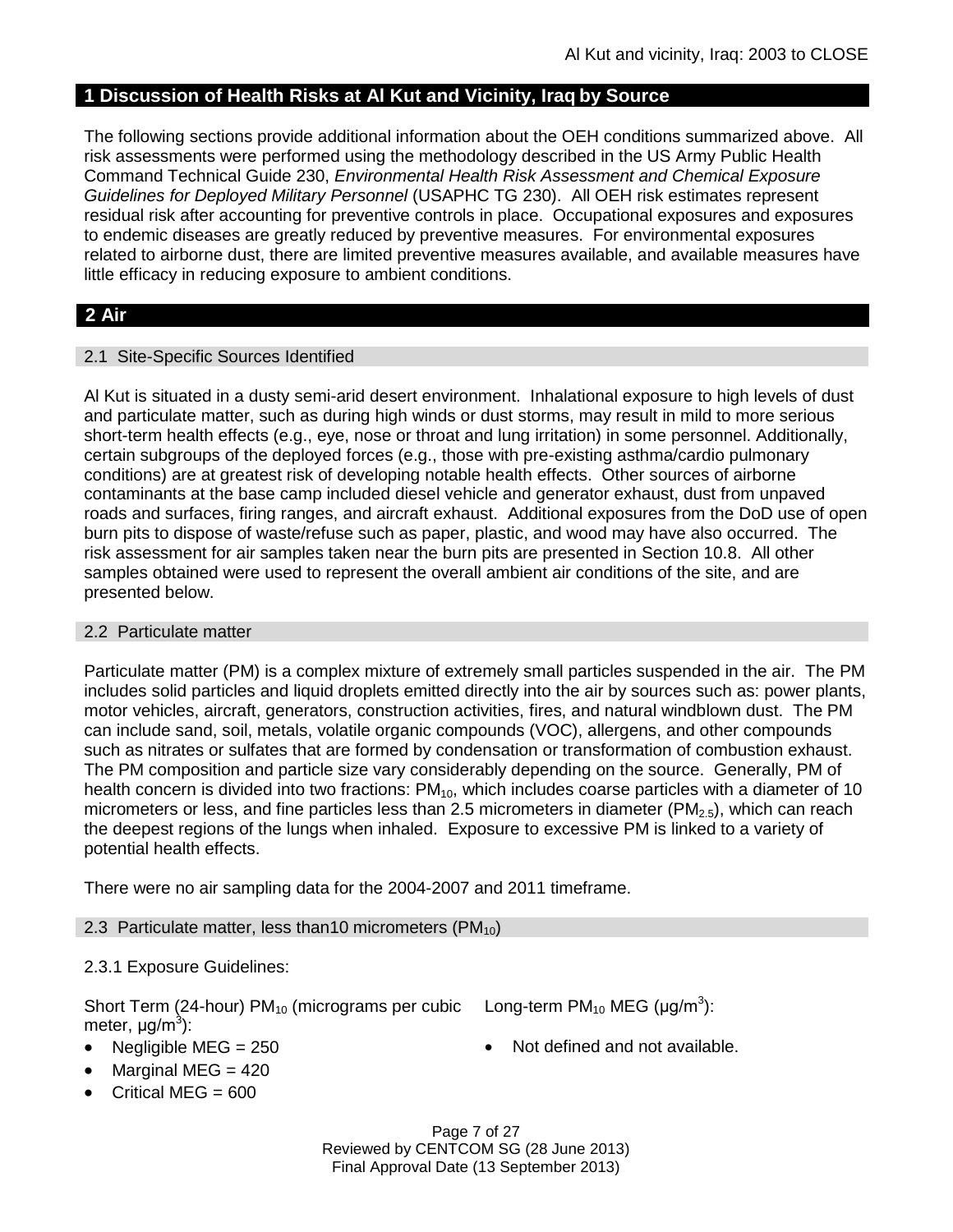# 2.3.2 Sample data/Notes:

A total of 95 valid PM<sub>10</sub> air samples were collected from 2003 and 2008-2010. The range of 24-hour PM<sub>10</sub> concentrations was 24  $\mu$ g/m<sup>3</sup> – 1766  $\mu$ g/m<sup>3</sup> with an average concentration of 292  $\mu$ g/m<sup>3</sup>.

FOB Delta: A total of 91 valid PM<sub>10</sub> air samples were collected from 2008 to 2010. The range of 24hour PM<sub>10</sub> concentrations was 24 μg/m<sup>3</sup> – 1766 μg/m<sup>3</sup> with an average concentration of 296 μg/m<sup>3</sup>.

LSA Geiger: A total of four valid  $PM_{10}$  air samples were collected in 2003. The range of 24-hour  $PM_{10}$ concentrations was 109 μg/m<sup>3</sup> – 260μg/m<sup>3</sup> with an average concentration of 176 μg/m<sup>3</sup>.

2.3.3 Short-term health risks:

**Variable (Moderate to High):** The short-term PM<sub>10</sub> health risk assessment is Moderate to High based on average and peak  $PM_{10}$  sample concentrations, and the likelihood of exposure at these hazard severity levels. A Moderate health risk assessment is expected to have possible degraded mission capabilities if hazards occurred during the mission (Reference 9, Table 3-2). A High health risk assessment is expected to have a significant degradation of mission capabilities with the inability to accomplish all parts of the mission, or the inability to complete the mission to standard, if hazards occure during the mission (Reference 9, Table 3-2). Daily average health risk levels for  $PM_{10}$  show no hazard for 68%, low health risk for 16%, moderate health risk for 6%, and high health risk for 10% of the time. Confidence in the short-term  $PM_{10}$  health risk assessment is medium (Reference 9, Table 3-6).

The hazard severity for average  $PM_{10}$  concentrations in samples was negligible. The results indicate that a few personnel may experience notable mild eye, nose, or throat irritation; most personnel will experience only mild effects. Pre-existing health conditions (e.g., asthma, or cardiopulmonary diseases) may be exacerbated (Reference 9, Table 3-10).

For the highest observed  $PM_{10}$  sample concentration, the hazard severity was critical. During peak exposures at the critical hazard severity level, most, if not all, personnel may have experienced very notable eye, nose and throat irritation respiratory effects. Some personnel may not be able to perform assigned duties. Some lost-duty days may be expected. Those with a history of asthma or cardiopulmonary disease may experience more severe symptoms (Reference 9, Table 3-10).

# 2.3.4 Long-term health risk:

**Not Evaluated-no available health guidelines**. The U. S. Environmental Protection Agency (EPA) has retracted its long-term standard (national ambient air quality standards, NAAQS) for  $PM_{10}$  due to an inability to clearly link chronic health effects with chronic  $PM_{10}$  exposure levels.

2.4 Particulate Matter, less than 2.5 *micrometers* (PM<sub>2.5</sub>)

2.4.1 Exposure Guidelines:

Short Term (24-hour)  $PM_{2.5}$  (µg/m<sup>3</sup>):

- 
- Marginal MEG =  $250$   $\bullet$  Marginal MEG =  $65$
- $\bullet$  Critical MEG = 500

):  $\blacksquare$  Long-term (1year) PM<sub>2.5</sub> MEGs (µg/m<sup>3</sup>):

- Negligible MEG = 65 Negligible MEG = 15
	-

Page 8 of 27 Reviewed by CENTCOM SG (28 June 2013) Final Approval Date (13 September 2013)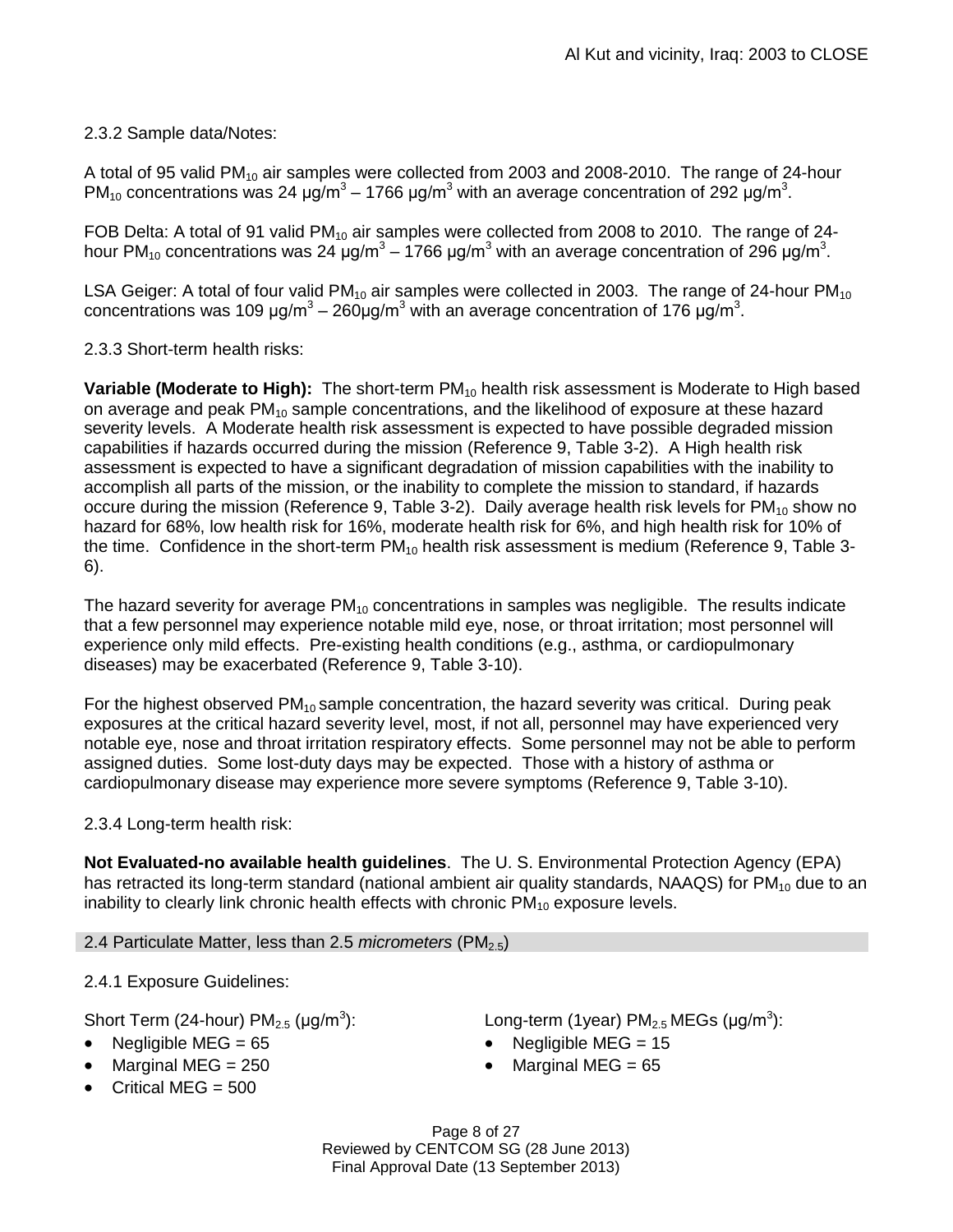# 2.4.2 Sample data/Notes:

FOB Delta: A total of 59 valid PM<sub>2.5</sub> air samples were collected from 2009-2010. The range of 24-hour PM<sub>2.5</sub> concentrations was 20  $\mu$ g/m<sup>3</sup> – 1343  $\mu$ g/m<sup>3</sup> with an average concentration of 143  $\mu$ g/m<sup>3</sup>.

# 2.4.3 Short-term health risks:

**Variable (Low to High):** The short-term PM<sub>2.5</sub> health risk assessment is Low to High based on average and peak  $PM<sub>2.5</sub>$  sample concentrations, and the likelihood of exposure at these hazard severity levels. A Low health risk assessment is expected to have little or no impact on accomplishing the mission (Reference 9, Table 3-2). A high health risk assessment is expected to have a significant degradation of mission capabilities with the inability to accomplish all parts of the mission, or the inability to complete the mission to standard if hazards occur during the mission (Reference 9, Table 3-2). Daily average health risk levels for  $PM<sub>2.5</sub>$  show no hazard for 30%, low health risk for 63%, moderate health risk for 2%, and high health risk for 5% of the time. Confidence in the short-term  $PM_{2.5}$  health risk assessment was medium (Reference 9, Table 3-6).

The hazard severity was negligible for average  $PM<sub>2.5</sub>$  sample concentrations. The results indicate that a few personnel may experience notable mild eye, nose, or throat irritation; most personnel will experience only mild effects. Pre-existing health conditions (e.g., asthma, or cardiopulmonary diseases) may be exacerbated (Reference 9, Table 3-10).

For the highest observed  $PM<sub>2.5</sub>$  exposure, the hazard severity was critical. During peak exposures at the critical hazard severity level, most, if not all, personnel may have experienced very notable eye, nose and throat irritation respiratory effects. Some personnel may not have been able to perform assigned duties. Some lost-duty days were expected. Those with a history of asthma or cardiopulmonary disease may have experienced more severe symptoms (Reference 9, Table 3-10).

# 2.4.4 Long-term health risks:

In 2009 and 2010, the PM<sub>2.5</sub> long-term marginal MEG of 65  $\mu$ g/m<sup>3</sup> was exceeded by the average PM<sub>2.5</sub> concentrations (131 µg/m<sup>3</sup> and 174 µg/m<sup>3</sup> respectively). With repeated exposures above the MEG, a small percentage of personnel may have increased risk for developing chronic conditions, such as reduced lung function or exacerbated chronic bronchitis, COPD, asthma, atherosclerosis, or other cardiopulmonary diseases. Personnel with a history of asthma or cardiopulmonary disease were considered to be at particular risk. However, the data quantity was insufficient to characterize the potential long-term health risk from  $PM_{2.5}$  exposure to U.S. personnel. Confidence in the risk estimate was low because of the small sample size.

# 2.5 Airborne Metals

# 2.5.1 Exposure Guidelines

Long-term (1year) Cadmium MEGs (μg/m<sup>3</sup>):

Negligible  $MEG = 0.0068$ 

2.5.2 Sample data/Notes:

A total of 95 valid PM<sub>10</sub> airborne metal samples were collected at FOB Delta and LSA Geiger from 2003, and 2008-2010.

> Page 9 of 27 Reviewed by CENTCOM SG (28 June 2013) Final Approval Date (13 September 2013)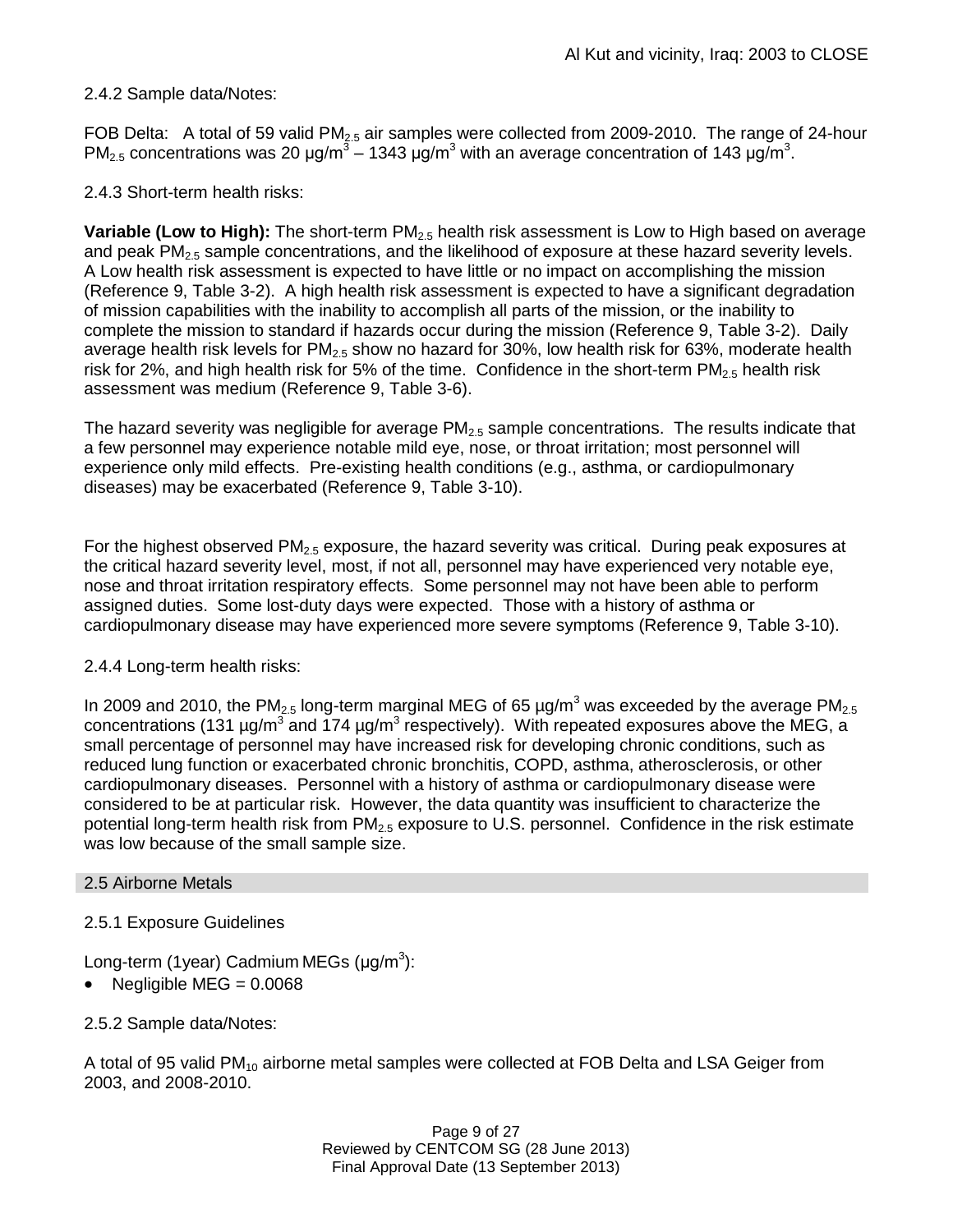2.5.3 Short-term health risks:

None identified based on the available sampling data.

2.5.4 Long-term health risks:

Cadmium had an average concentration (0.0071  $\mu$ g/m<sup>3</sup>) that exceeded the long-term 1-Year negligible MEG. However, the data quantity was insufficient to characterize the potential health risk of airborne metal exposure to U.S. personnel.

#### 2.6 Volatile Organic Compounds (VOCs)

No samples were collected at Al Kut and vicinity for VOCs in air. Short- and long-term health risks could not be evaluated.

# **3 Soil**

#### 3.1 Site-Specific Sources Identified

Al Kut and vicinity were surrounded mostly by undeveloped land and barren desert. The release of surface soil particles occurred when the surface was disturbed by vehicle traffic on unpaved roads, gusting winds from thunderstorms, and industrial and/or agricultural activities.

### 3.2 Sample data/Notes:

A total of 19 valid surface soil samples were collected from 2003-2005 and 2008-2009 to assess OEH health risk to deployed personnel. The primary soil contamination exposure pathways are dermal contact and dust inhalation. Typical parameters analyzed for included Semi Volatile Organic Compounds (SVOCs), heavy metals, Polychlorinated biphenyls (PCBs), pesticides, herbicides. If the contaminant was known or suspected, other parameters may have been analyzed for (i.e. total petroleum hydrocarbons (TPH) and polycyclic aromatic hydrocarbons (PAH) near fuel spills). The percent of the population exposed to soil and associated dust in the sampled areas was > 75% for 3 samples and 10 > 25% for 6 samples. For the risk assessment, personnel were assumed to remain at this location for 6 months to 1 year.

# *3.3 Short-term health risk:*

**Not an identified source of health risk**. Currently, sampling data for soil are not evaluated for short term (acute) health risks**.**

# *3.4 Long-term health risk:*

**None identified based on available sample data.** No parameters exceeded 1-year Negligible MEGs.

# **4 Water**

In order to assess the health risk to U.S. personnel from exposure to water in theater, the APHC identified the most probable exposure pathways. These were based on the administrative information provided on the field data sheets submitted with the samples taken over the time period being evaluated. Based on the information provided from the field, all samples for untreated water samples were associated with source water for treatment and no exposure pathways were associated with those

> Page 10 of 27 Reviewed by CENTCOM SG (28 June 2013) Final Approval Date (13 September 2013)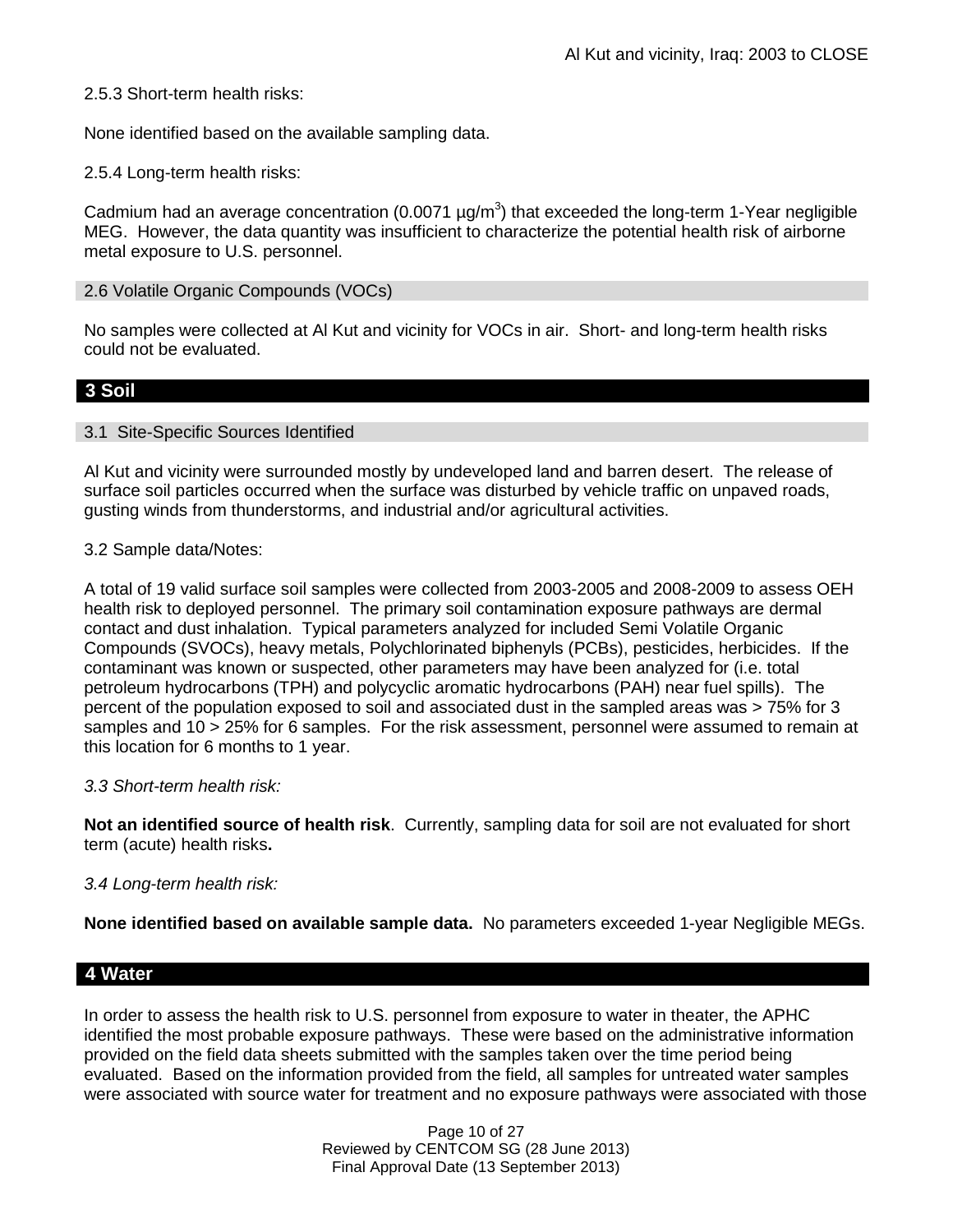samples. Therefore, untreated samples were not assessed as potential health hazards. It was assumed that 100% of all U.S. personnel at Al Kut and vicinity were directly exposed to Reverse Osmosis Water Purification Unit (ROWPU) treated or disinfected fresh bulk water, since this classification of water is primarily used for personal hygiene, showering, cooking, and for use at vehicle wash racks. Field data sheets indicated that ROWPU-treated and bottled water were approved sources of drinking water.

### 4.1 Drinking Water: Bottled or Packaged/ROWPU-Treated Water

### 4.1.1 Site-Specific Sources Identified

There was one bottled water brand sampled at FOB Delta. These samples included the Expeditionary Water Packaging System brand of bottled water. ROWPU-treated water used for drinking was also sampled.

### 4.1.2 Sample data/Notes:

To assess the potential for adverse health effects to troops, the following assumptions were made about dose and duration: A conservative (protective) assumption was that personnel routinely ingested 15 liters per day (L/day) of bottled water for up to 365 days (1-year). It was further assumed that control measures were not used. A total of 3 valid bottled water samples and 5 valid ROWPU-treated water samples were collected from 2003 to 2011.

### 4.1.3 Short-term health risk:

**None identified based on available sample data.** All collected samples were below the short-term Negligible MEGs.

#### 4.1.4 Long-term health risk:

The environmental health risk assessment identified chloride, chromium, magnesium, sulfate, thallium and trichloroacetic acid as having the potential to cause long-term health risks. However, long-term MEGs are not available for chloride, chromium, magnesium, sulfate, thallium and trichloroacetic acid, therefore long-term health risk associated with these chemicals could not be evaluated. Confidence in risk estimate was low.

#### 4.2 Non-Drinking Water: Disinfected

#### 4.2.1 Site-Specific Sources Identified

Although the primary route of exposure for most microorganisms is ingestion of contaminated water, dermal exposure to some microorganisms, chemicals, and biologicals may also cause adverse health effects. Complete exposure pathways would include drinking, brushing teeth, personal hygiene, cooking, providing medical and dental care using a contaminated water supply or during dermal contact at vehicle or aircraft wash racks.

#### 4.2.2 Sample data/Notes:

To assess the potential for adverse health effects to troops the following assumptions were made about dose and duration: All U.S. personnel at this location were expected to remain at this site for approximately 1 year. A conservative (protective) assumption is that personnel routinely consumed less than 5L/day of non-drinking water for up to 365 days (1-year). It is further assumed that control

> Page 11 of 27 Reviewed by CENTCOM SG (28 June 2013) Final Approval Date (13 September 2013)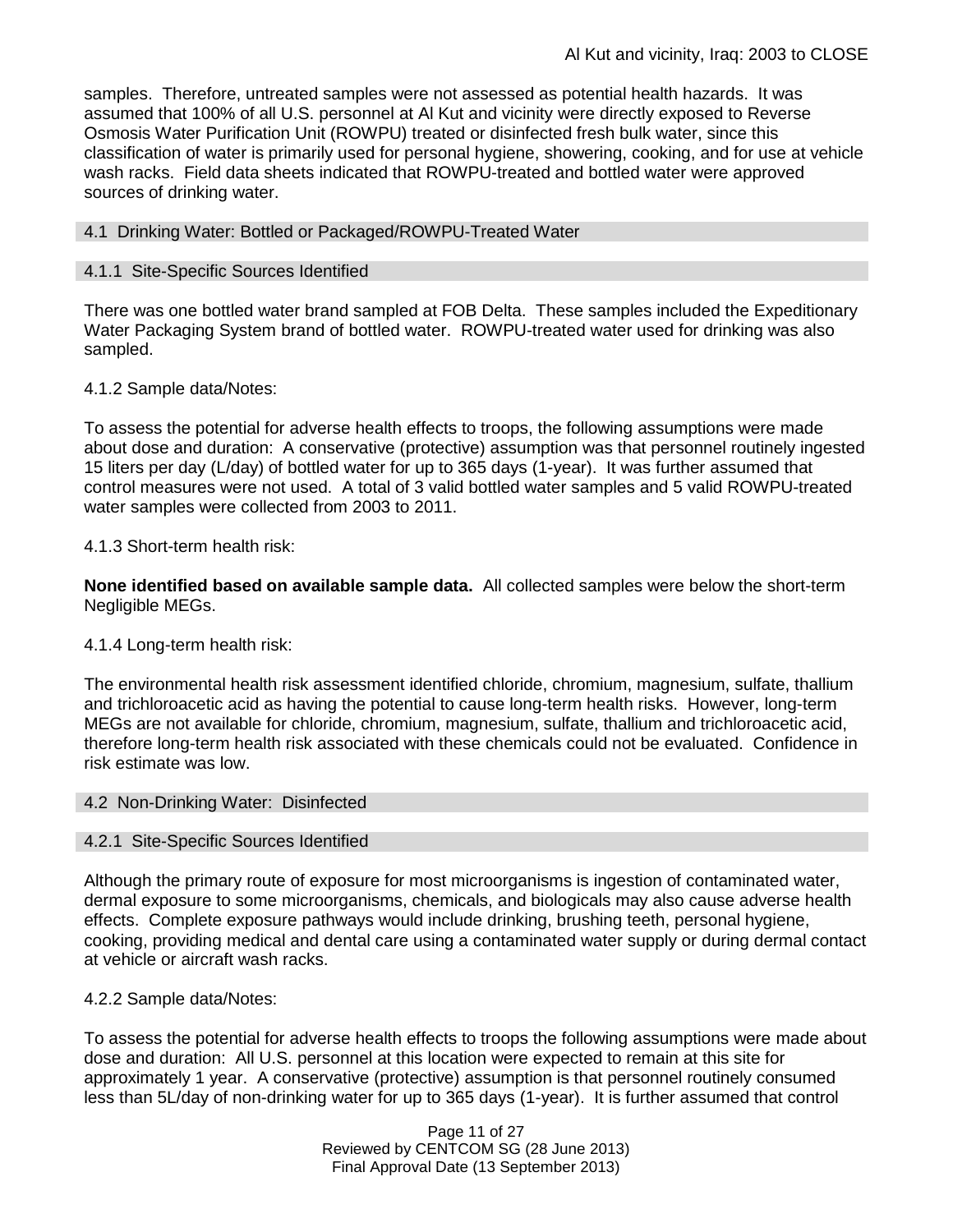measures and/or personal protective equipment were not used. A total of 13 disinfected bulk water (Non-Drinking) samples from 2003 to 2011 were evaluated for this health risk assessment.

4.2.3 Short-term health risks:

**None identified based on available sample data.** All collected samples were below the short-term Negligible MEGs.

4.2.4 Long-term health risks:

The environmental health risk assessment identified chloride, chromium, magnesium, sulfate, and trichloroacetic acid as having the potential to cause long-term health risk. Long-term MEGs are not available for chloride, chromium, magnesium, sulfate, and trichloroacetic acid, therefore long-term health risk associated with these chemicals could not be evaluated.

# **5 Military Unique**

5.1 Chemical Biological, Radiological Nuclear (CBRN) Weapons

No specific hazard sources were documented in the Defense Occupational and Environmental Health Readiness System (DOEHRS), or the Military Environmental Surveillance Library (MESL) from the 2003 to 2011 timeframe.

5.2 Depleted Uranium (DU)

No specific hazard sources were documented in DOEHRS or MESL data portal from the 2003 through 2011 timeframe.

#### 5.3 Ionizing Radiation

An Environmental Site Survey dated 29 July 2003 mentioned that Al Kut Airfield was the holding area for radioactive material and currently one source was being stored waiting to be moved to permanent storage. Also, an Environmental Health Site Assessment dated March 2006 mentioned potential radioactive sources at FOB Delta. This report is classified and archived on a secure network.

#### 5.4 Non-Ionizing Radiation

There were several sources of non-ionizing radiation at FOB Al Kut and vicinity. There were multiple communication antennas and satellite dishes located throughout the camp, as well as Counter Remote Control Improvised Explosive Device (CIED) Electronic warfare (CREW) Systems in the convoy vehicles and possibly soldier backpacks. Available documentation did not identify any non-ionizing radiation related injuries.

*Short-term and long-term health risks:* Low, with a medium confidence level.

#### **6 Endemic Disease**

This document lists the endemic diseases reported in the region, its specific health risks and severity and general health information about the diseases. USCENTCOM MOD 11 (Reference 11) lists deployment requirements, to include immunizations and chemoprophylaxis, in effect during the timeframe of this POEMS.

> Page 12 of 27 Reviewed by CENTCOM SG (28 June 2013) Final Approval Date (13 September 2013)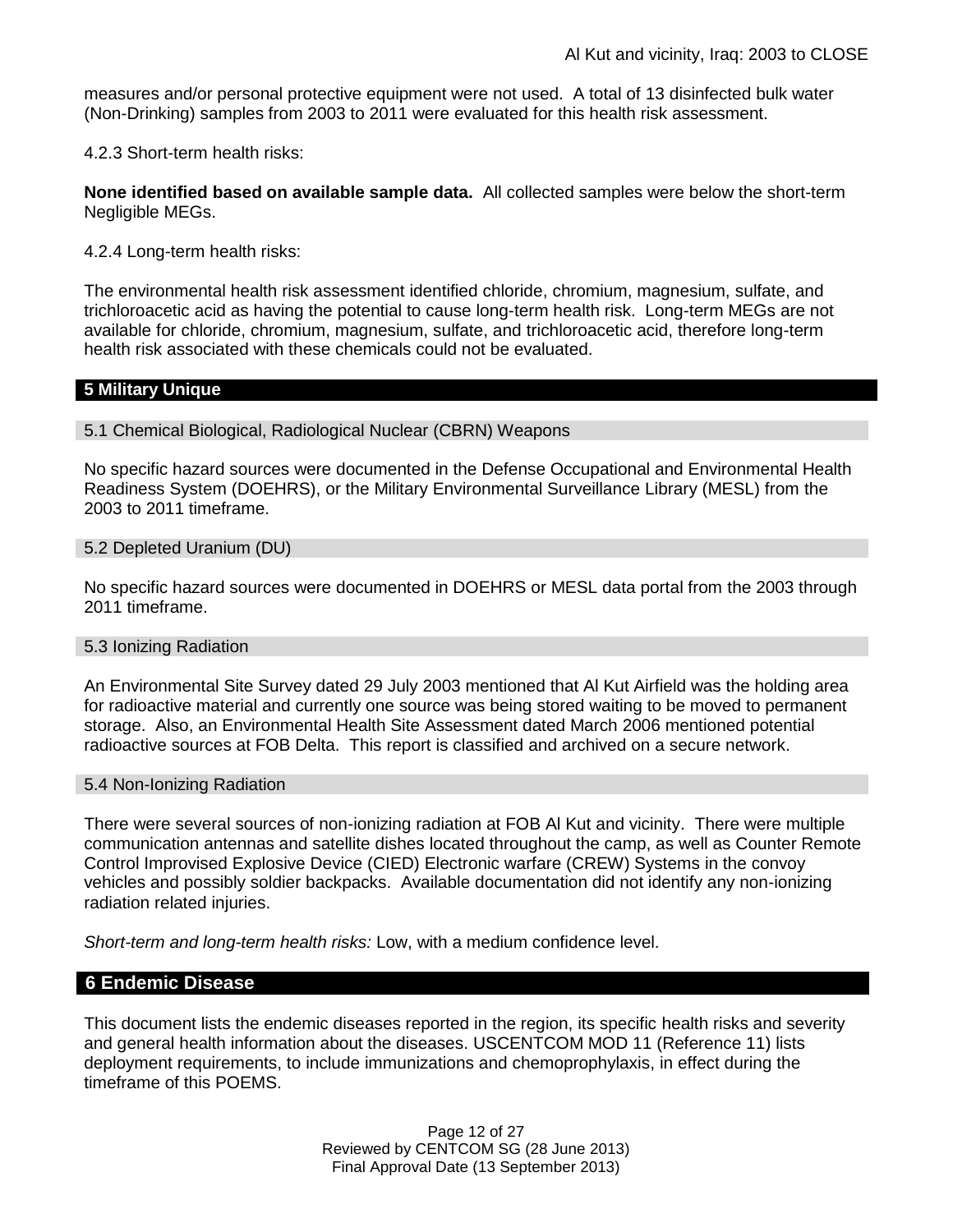# 6.1 Foodborne and Waterborne Diseases

Food borne and waterborne diseases in the area are transmitted through the consumption of local food and water. Local unapproved food and water sources (including ice) are heavily contaminated with pathogenic bacteria, parasites, and viruses to which most U.S. Service Members have little or no natural immunity. Effective host nation disease surveillance does not exist within the country. Only a small fraction of diseases are identified or reported in host nation personnel. Diarrheal diseases are expected to temporarily incapacitate a very high percentage of U.S. personnel within days if local food, water, or ice is consumed. Hepatitis A and typhoid fever infections typically cause prolonged illness in a smaller percentage of unvaccinated personnel. Vaccinations are required for DOD personnel and contractors. In addition, although not specifically assessed in this document, significant outbreaks of viral gastroenteritis (e.g., norovirus) and food poisoning (e.g., *Bacillus cereus*, *Clostridium perfringens*, *Staphylococcus*) may occur. Key disease risks are summarized below:

Mitigation strategies were in place and included consuming food and water from approved sources, vaccinations (when available), frequent hand washing and general sanitation practices.

### 6.1.1 Al Kut Gastroenteritis/Food Poisoning

**Low**: A comprehensive data search found several facility inspection documents and base camp assessments from 2006, 2008 and 2009. There were no food service sanitation documents from 2003- 2005, 2007, and 2010-2011. Deficiencies identified from the inspection documents and base camp assessments included:

- **•** Temperature measuring devices not located inside refrigerators;
- Lights in refrigerators was inoperable;
- Chemical items (bleach, liquid soap) stored with food items in the connex;
- MKT area not found in a clean condition;
- Improper surface where the main dumpsters were located; and
- Matting in the food preparation area needed to be replaced.

#### 6.1.2 Diarrheal diseases (bacteriological)

**High, mitigated to Low**: Diarrheal diseases are expected to temporarily incapacitate a very high percentage of personnel (potentially over 50% per month) within days if local food, water, or ice is consumed. Field conditions (including lack of hand washing and primitive sanitation) may facilitate person-to-person spread and epidemics. Typically mild disease treated in outpatient setting; recovery and return to duty in less than 72 hours with appropriate therapy. A small proportion of infections may require greater than 72 hours limited duty, or hospitalization.

#### 6.1.3 Hepatitis A, typhoid/paratyphoid fever, and diarrhea-protozoal

**High, mitigated to Low**: Unmitigated health risk to U.S. personnel is high year round for hepatitis A and typhoid/paratyphoid fever, and Moderate for diarrhea-protozoal. Mitigation was in place to reduce the risks to low. Hepatitis A, typhoid/paratyphoid fever, and diarrhea-protozoal disease may cause prolonged illness in a small percentage of personnel (less than 1% per month). Although much rarer, other potential diseases in this area that are also considered a Moderate risk include: hepatitis E, diarrhea-cholera, and brucellosis.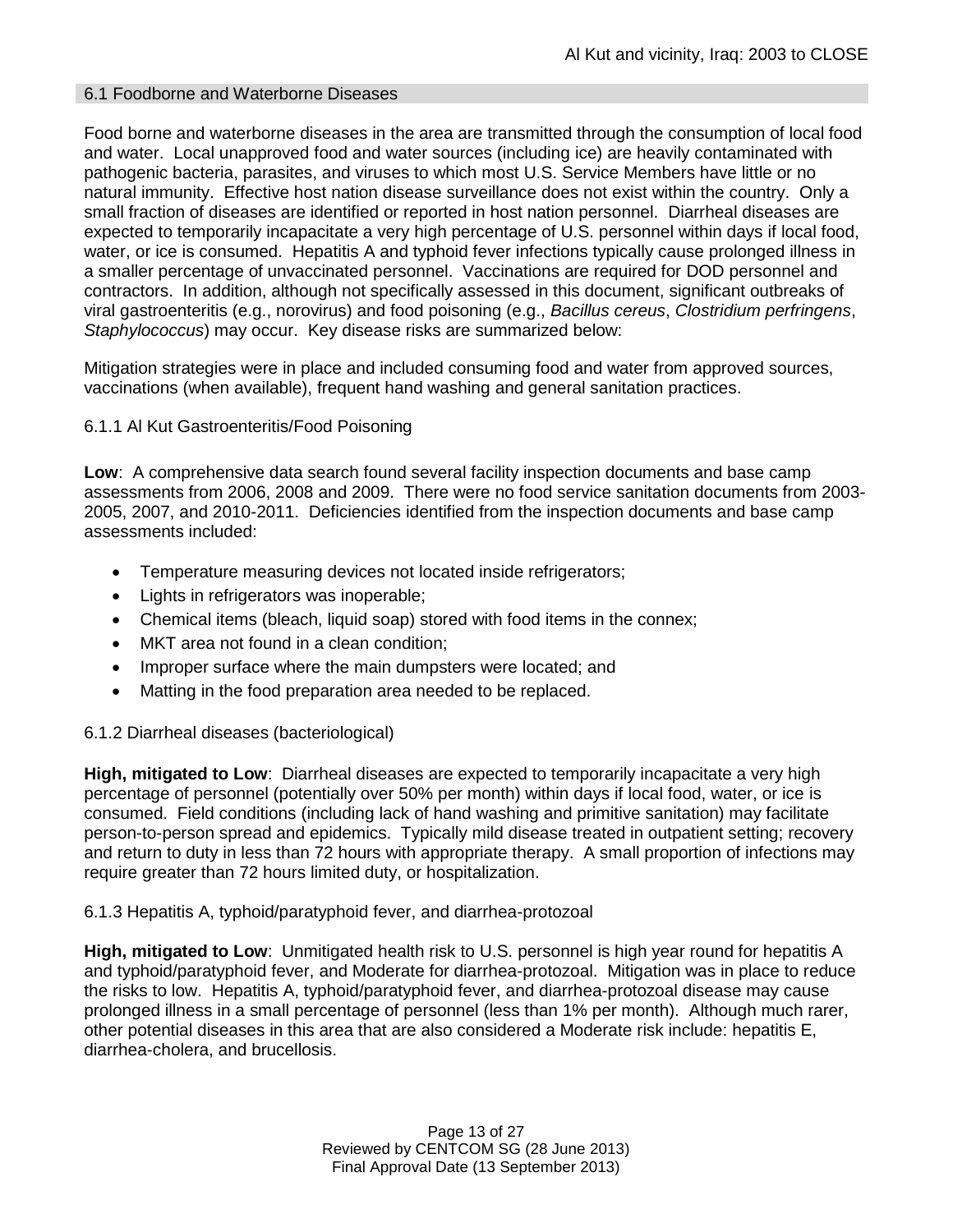# *6.1.4 Short-term Health Risks:*

**Low**: The overall unmitigated short-term risk associated with food borne and waterborne diseases are considered High (bacterial diarrhea, hepatitis A, typhoid/paratyphoid fever) to Moderate (diarrheacholera, diarrhea-protozoal, brucellosis) to Low (hepatitis E) if local food or water is consumed. Preventive Medicine measures reduced the risk to Low. Confidence in the health risk estimate was high.

# *6.1.5 Long-term health risks:*

### **None identified based on available data.**

#### 6.2 Arthropod Vector-Borne Diseases

During the warmer months, the climate and ecological habitat support populations of arthropod vectors, including mosquitoes, ticks, mites, and sandflies. Significant disease transmission is sustained countrywide, including urban areas. Mitigation strategies were in place and included proper wear of treated uniforms, application of repellent to exposed skin, and use of bed nets and chemoprophylaxis (when applicable). Additional methods included the use of pesticides, reduction of pest/breeding habitats, and engineering controls.

### *6.2.1 Malaria*

**None**: Indigenous transmission of malaria in Iraq was eliminated as of 2008 reducing risk among personnel exposed to mosquito bites to None.

#### *6.2.2 Leishmaniasis*

**Moderate, mitigated to Low**: The disease risk is Moderate during the warmer months when sandflies are most prevalent, but reduced to low with mitigation measures. Leishmaniasis is transmitted by sand flies. There are two forms of the disease; cutaneous (acute form) and visceral (a more latent form of the disease). The leishmaniasis parasites may survive for years in infected individuals and this infection may go unrecognized by physicians in the U.S. when infections become symptomatic years later. Cutaneous infection is unlikely to be debilitating, though lesions may be disfiguring. Visceral leishmaniasis disease can cause severe febrile illness which typically requires hospitalization with convalescence over 7 days.

#### *6.2.3 Crimean-Congo hemorrhagic fever*

**Moderate, mitigated to Low**: Unmitigated risk is moderate, but reduced to low with mitigation measures. Crimean-Congo hemorrhagic fever occurs in rare cases (less than 0.1% per month attack rate in indigenous personnel) and is transmitted by tick bites or occupational contact with blood or secretions from infected animals. The disease typically requires intensive care with fatality rates from 5% to 50%.

# *6.2.4 Sandfly fever*

**Moderate, mitigated to Low**: Sandfly fever has a Moderate risk with potential disease rates from 1% to 10% per month under worst case conditions. Mitigation measures reduced the risk to low. The disease is transmitted by sandflies and occurs more commonly in children though adults are still at risk.

> Page 14 of 27 Reviewed by CENTCOM SG (28 June 2013) Final Approval Date (13 September 2013)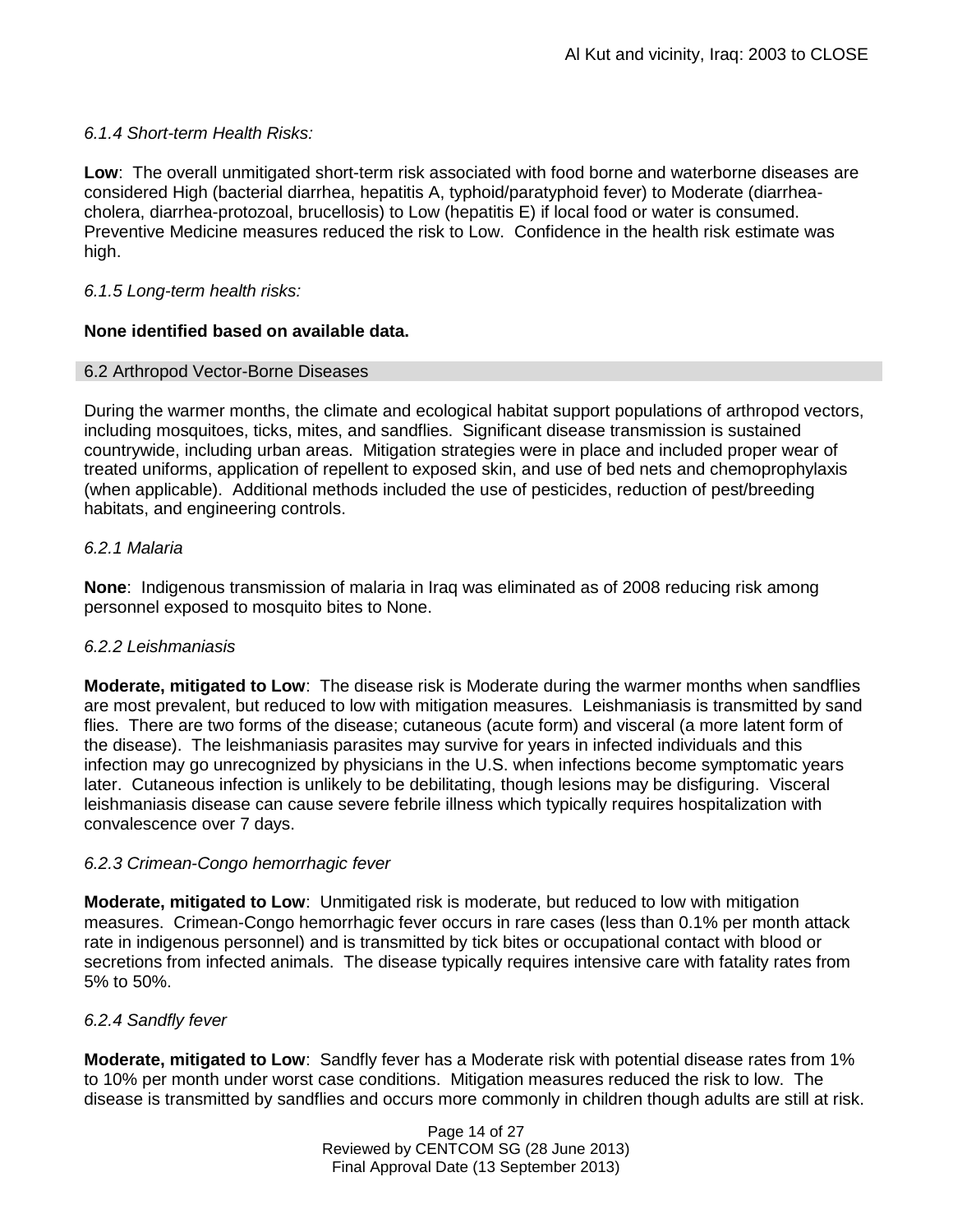Sandfly fever disease typically resulted in debilitating febrile illness requiring 1 to 7 days of supportive care followed by return to duty.

# *6.2.5 Sindbis (and Sindbis-like viruses)*

**Low**: Sindbis and sindbis-like viruses are maintained in a bird-mosquito cycle in rural areas and occasionally caused limited outbreaks among humans. The viruses are transmitted by a variety of *Culex* mosquito species found primarily in rural areas. A variety of bird species may serve as reservoir or amplifying hosts. Extremely rare cases (less than 0.01% per month attack rate) could have occurred seasonally (April - November). Debilitating febrile illness often accompanied by rash, typically requires 1 to 7 days of supportive care; significant arthralgias may persist for several weeks or more in some cases. This disease is associated with a low health risk estimate.

# 6.2.6 *Rickettsioses, tickborne (spotted fever group)*

**Low**: Rare cases (less than 0.1% per month) of rickettsioses disease are possible among personnel exposed to tick bites. Rickettsioses are transmitted by multiple species of hard ticks, including *Rhipicephalus* spp., which are associated with dogs. Other species of ticks, including *Ixodes* are also capable of transmitting rickettsial pathogens in this group. In addition to dogs, various rodents and other animals also may serve as reservoirs. Ticks are most prevalent from April through November. Incidents can result in debilitating febrile illness, which may require 1 to 7 days of supportive care followed by return to duty. The health risk of rickettsial disease is Low.

# 6.2.7 *Typhus-murine (fleaborne)*

**Low**: Typhus-murine has a Low risk estimate and is assessed as present, but at unknown levels. Rare cases are possible among personnel exposed to rodents (particularly rats) and flea bites. Incidents may result in debilitating febrile illness typically requiring 1 to 7 days of supportive care followed by return to duty.

#### *6.2.8 West Nile fever*

**Low**: West Nile fever is present. The disease is maintained by the bird population and transmitted to humans via mosquito vector. Typically, infections in young, healthy adults were asymptomatic although fever, headache, tiredness, body aches (occasionally with a skin rash on trunk of body), and swollen lymph glands can occurred. This disease is associated with a low risk estimate.

#### *6.2.9 Short -term health risks:*

**Low:** The unmitigated risk is moderate for leishmaniasis - cutaneous (acute), Crimean-Congo hemorrhagic fever, and sandfly fever; Low for, sindbis, rickettsioses-tickborne*,* typhus-fleaborne, and West Nile fever. No hazard from malaria (2008 - 2011). Risk is reduced to Low by proper wear of the uniform and application of repellent to exposed skin. Confidence in the risk estimate is high.

#### *6.2.10 Long -term health risks:*

**Low:** The unmitigated risk is moderate for leishmaniasis-visceral (chronic). Risk is reduced to Low by proper wear of the uniform and application of repellent to exposed skin. Confidence in the risk estimate is high.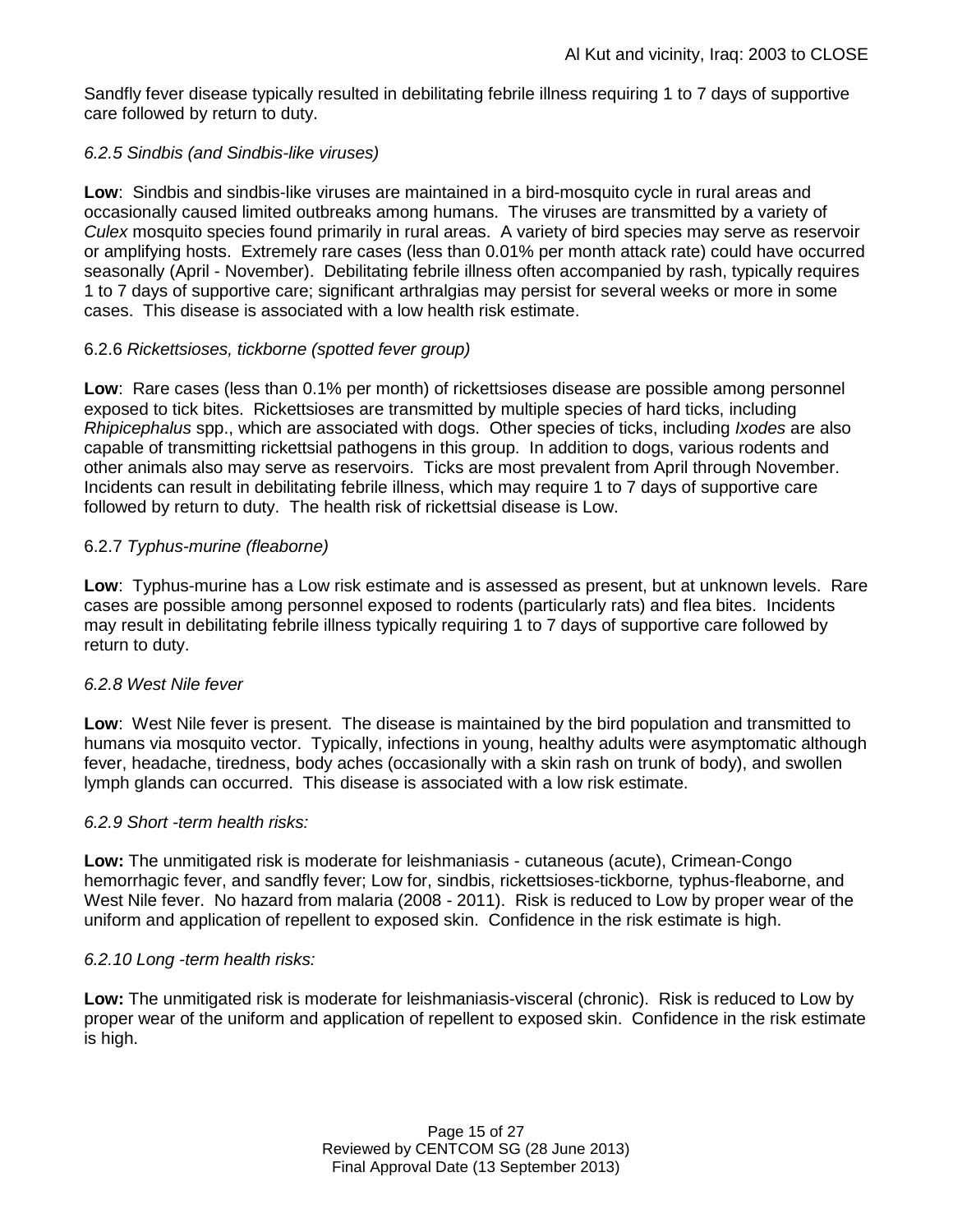### 6.3 Water Contact Diseases

Tactical operations or recreational activities that involve extensive contact with surface water such as lakes, streams, rivers, or flooded fields may result in significant exposure to leptospirosis and schistosomiasis. Arid portions of Iraq without permanent or persistent bodies of surface water do not support transmission of leptospirosis or schistosomiasis. Risk was restricted primarily to areas along rivers and lakes. These diseases can debilitate personnel for up to a week or more. Leptospirosis risk typically increases during flooding. In addition, although not specifically assessed in this document, bodies of surface water are likely to be contaminated with human and animal waste. Activities such as wading or swimming may result in exposure to enteric diseases including diarrhea and hepatitis via incidental ingestion of water. Prolonged water contact also may lead to the development of a variety of potentially debilitating skin conditions including bacterial or fungal dermatitis. Mitigation strategies were in place and included avoiding water contact and recreational water activities, proper wear of uniform (especially footwear), and protective coverings for cuts/abraded skin.

### *6.3.1 Leptospirosis*

**Moderate, mitigated to Low**: Human infections occur seasonally (typically April through November) through exposure to water or soil contaminated by infected animals and is associated with wading, and swimming in contaminated, untreated open water. The occurrence of flooding after heavy rainfall facilitates the spread of the organism because as water saturates the environment leptospirosis present in the soil passes directly into surface waters. Leptospirosis can enter the body through cut or abraded skin, mucous membranes, and conjunctivae. Infection may also occur from ingestion of contaminated water. The acute, generalized illness associated with infection may mimic other tropical diseases (for example, dengue fever, malaria, and typhus), and common symptoms include fever, chills, myalgia, nausea, diarrhea, cough, and conjunctival suffusion. Manifestations of severe disease can include jaundice, renal failure, hemorrhage, pneumonitis, and hemodynamic collapse. Recreational activities involving extensive water contact may result in personnel being temporarily debilitated with leptospirosis. This disease is associated with a Moderate health risk estimate.

#### *6.3.2 Schistosomiasis*

**Moderate, mitigated to Low**: Humans are the principal reservoir for schistosomes; humans shed schistosome eggs in urine or feces. Animals such as cattle and water buffalo may also be significant reservoirs. Rare cases (less than 0.1% per month attack rate) may occur seasonally (typically April through November) among personnel wading or swimming in lakes, streams, or irrigated fields which were frequently contaminated with human and animal waste containing schistosome eggs. In groups with prolonged exposure to heavily contaminated foci, attack rates may exceed 10%. Exceptionally heavy concentrations of schistosomes may occur in discrete foci, which were difficult to distinguish from less contaminated areas. In non-immune personnel exposed to such foci, rates of acute schistosomiasis may be over 50%. Mild infections are generally asymptomatic. In very heavy acute infections, a febrile illness (acute schistosomiasis) may occur, especially with *Schistosoma japonicum*  and *S. mansoni*, requiring hospitalization and convalescence over 7 days. This disease is associated with a Moderate health risk estimate.

#### *6.3.3 Short -term health risks:*

**Low:** Unmitigated Health risk of schistosomiasis and leptospirosis is Moderate during warmer months. Mitigation measures reduce the risk to Low. Confidence in the health risk estimate is high.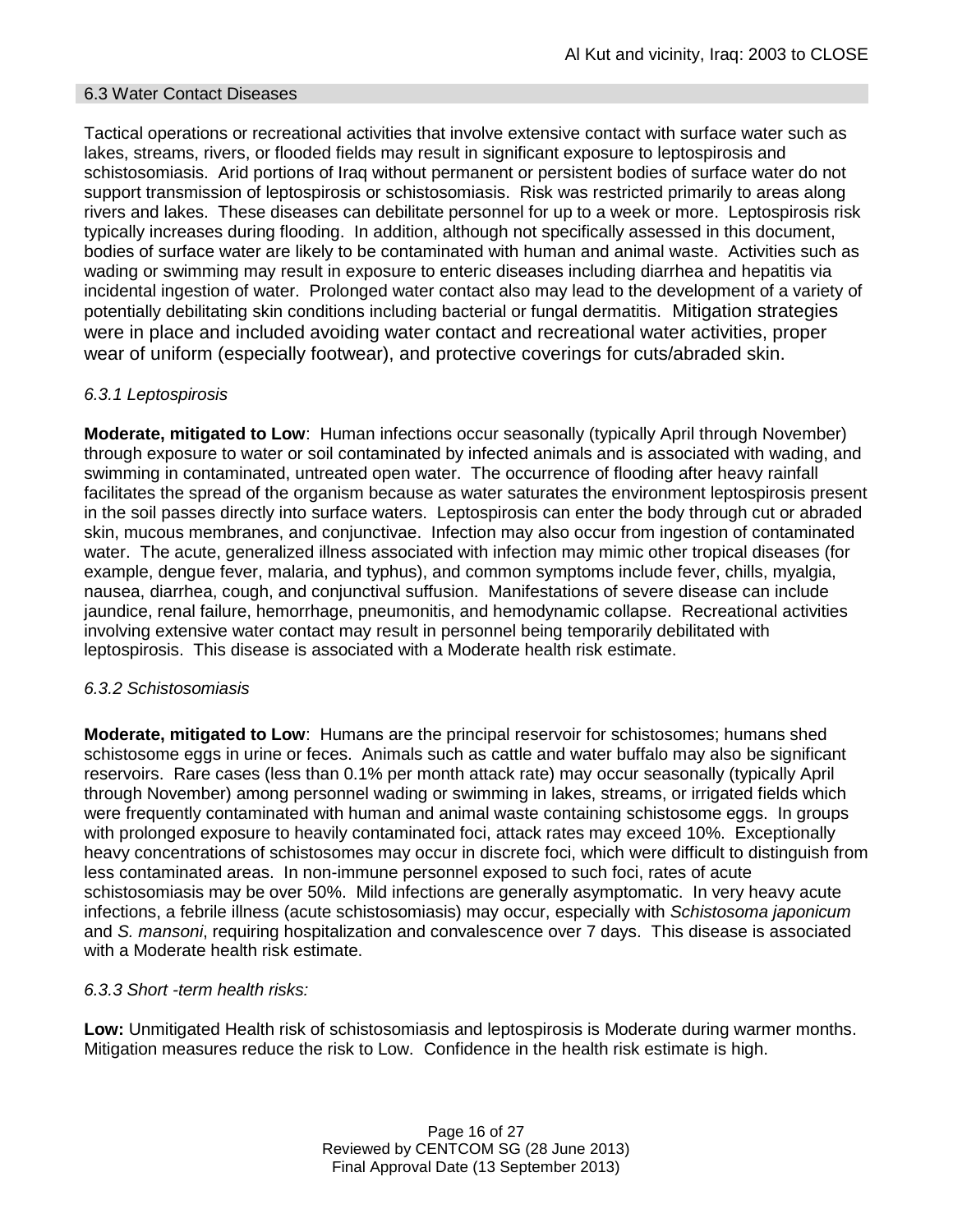# *6.3.4 Long -term health risks:*

# **None identified based on available data.**

#### 6.4 Respiratory Diseases

Although not specifically assessed in this document, deployed U.S. forces may be exposed to a wide variety of common respiratory infections in the local population. These include influenza, pertussis, viral upper respiratory infections, viral and bacterial pneumonia, and others. The U.S. military populations living in close-quarter conditions are at risk for substantial person-to-person spread of respiratory pathogens. Influenza is of particular concern because of its ability to debilitate large numbers of unvaccinated personnel for several days. Mitigation strategies were in place and included routine medical screenings, vaccination, enforcing minimum space allocation in housing units, implementing head-to-toe sleeping in crowded housing units, implementation of proper Personal Protective Equipment (PPE) when necessary for healthcare providers and detention facility personnel.

# *6.4.1 Tuberculosis (TB)*

**Moderate, mitigated to Low:** Potential health risk to U.S. personnel is Moderate, mitigated to Low, year round. Transmission typically requires close and prolonged contact with an active case of pulmonary or laryngeal TB, although it also can occur with more incidental contact. The Army Surgeon General has defined increased risk in deployed Soldiers as indoor exposure to locals or third country nationals of greater than one hour per week in a highly endemic active TB region. Additional mitigation included active case isolation in negative pressure rooms, where available.

### *6.4.2 Meningococcal meningitis*

**Low:** Meningococcal meningitis poses a Low risk and is transmitted from person to person through droplets of respiratory or throat secretions. Close and prolonged contact facilitates the spread of this disease. Meningococcal meningitis is potentially a very severe disease typically requiring intensive care; fatalities may occur in 5-15% of cases.

#### *6.4.3 Short-term health risks:*

**Low:** Moderate (TB) to Low (for meningococcal meningitis). Overall risk was reduced to Low with mitigation measures. Confidence in the health risk estimate is high.

#### *6.4.4 Long-term health risks:*

**None identified based on available data.** TB was evaluated as part of the Post Deployment Health Assessment (PDHA). A TB skin test was required post-deployment if potentially exposed and was based upon individual service policies.

#### 6.5 Animal-Contact Diseases

Several site-specific reports reported feral animals (dogs, cats, foxes, jackals, and bats) on Al Kut and vicinity.

#### *6.5.1 Rabies*

**Moderate, mitigated to Low:** Rabies posed a year-round moderate risk. Occurrence in local animals

Page 17 of 27 Reviewed by CENTCOM SG (28 June 2013) Final Approval Date (13 September 2013)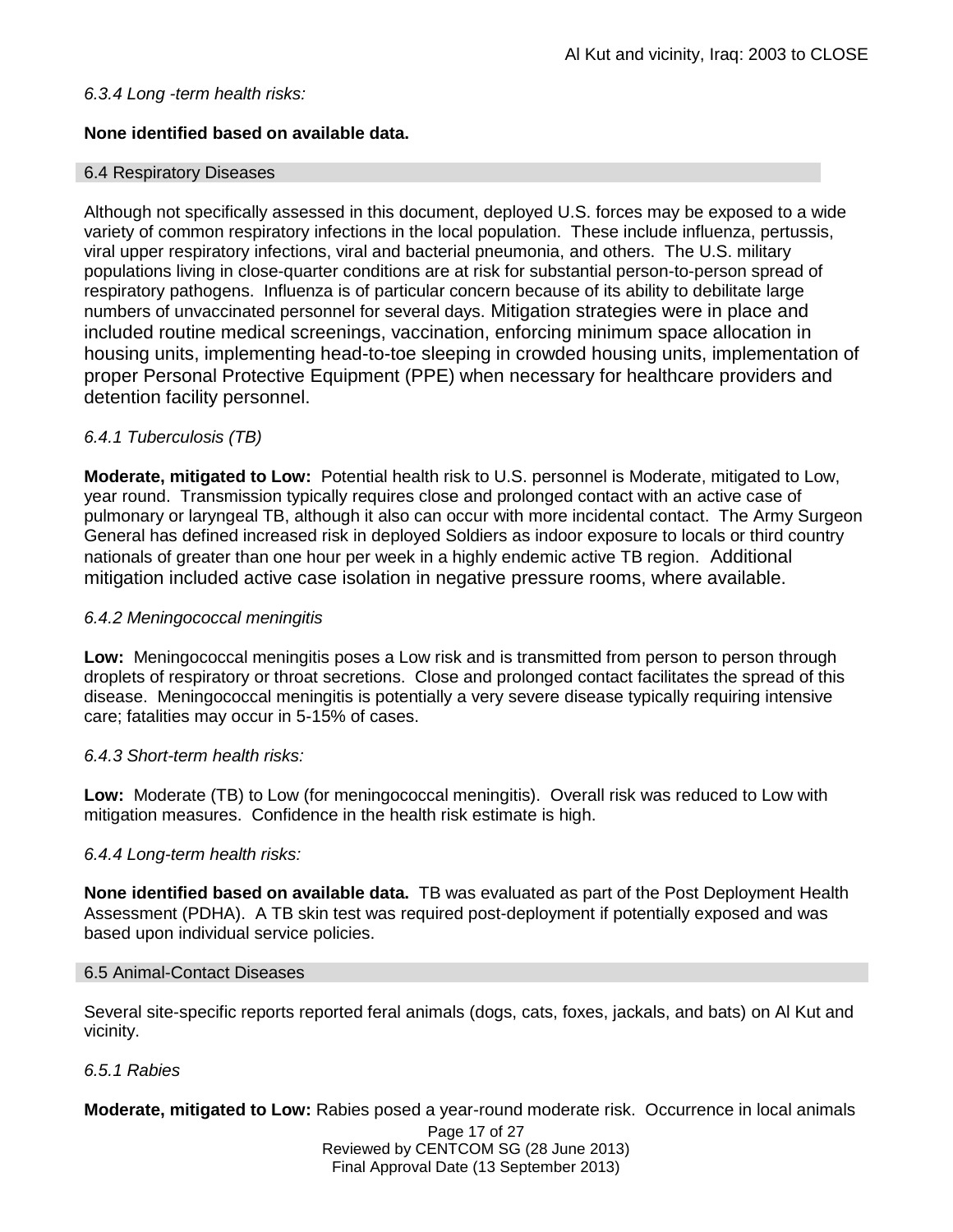was well above U.S. levels due to the lack of organized control programs. Dogs were the primary reservoir of rabies in Iraq, and a frequent source of human exposure. In June 2008, the New Jersey Health department in The United States reported a confirmed case of rabies in a mixed-breed dog recently imported from Iraq. Rabies is transmitted by exposure to the virus-laden saliva of an infected animal, typically through bites, but could occur from scratches contaminated with the saliva. No cases of rabies acquired in Iraq have been identified in US Service Members to date. The vast majority (>99%) of persons who develop rabies disease will do so within a year after a risk exposure, there have been rare reports of individuals presenting with rabies disease up to six years or more after their last known risk exposure. Mitigation strategies included command emphasis of CENTCOM GO 1B, reduction of animal habitats, active pest management programs, and timely treatment of feral animal scratches/bites.

# *6.5.2 Anthrax*

**Low:** Anthrax cases are rare in indigenous personnel, and pose a Low risk to U.S. personnel. Anthrax is a naturally occurring infection; cutaneous anthrax is transmitted by direct contact with infected animals or carcasses, including hides. Eating undercooked infected meat may result in contracting gastrointestinal anthrax. Pulmonary anthrax is contracted through inhalation of spores and is extremely rare. Mitigation measures included consuming approved food sources, proper food preparation and cooking temperatures, avoidance of animals and farms, dust abatement when working in these areas, vaccinations, and proper PPE for personnel working with animals.

# *6.5.3 Q-Fever*

**Moderate, mitigated to Low:** Potential health risk to U.S. personnel is Moderate, but mitigated to Low, year round. Rare cases are possible among personnel exposed to aerosols from infected animals, with clusters of cases possible in some situations. Significant outbreaks (affecting 1-50%) can occur in personnel with heavy exposure to barnyards or other areas where animals are kept. Unpasteurized milk may also transmit infection. The primary route of exposure is respiratory, with an infectious dose as low as a single organism. Incidence could result in debilitating febrile illness, sometimes presenting as pneumonia, typically requiring 1 to 7 days of inpatient care followed by return to duty. Mitigation strategies in place as listed in paragraph 6.5.2 except for vaccinations.

# *6.5.4 H5N1 avian influenza*

**Low:** Potential health risk to U.S. personnel is Low. Although H5N1 avian influenza (AI) is easily transmitted among birds, bird-to-human transmission is extremely inefficient. Human-to-human transmission appears to be exceedingly rare, even with relatively close contact. Extremely rare cases (less than 0.01% per month attack rate) could occur. Incidence could result in very severe illness with fatality rate higher than 50 percent in symptomatic cases. Mitigation strategies included avoidance of birds/poultry and proper cooking temperatures for poultry products.

# *6.5.5* Short-term health risks:

**Low:** The short-term unmitigated risk is Moderate for rabies, and Q-fever, to Low for anthrax, and H5N1 avian influenza. Mitigation measures reduced the overall risk to Low.Confidence in risk estimate is high.

# 6.5.6 Long-term health risks:

**Low:** A Low long term risk exists for rabies because, in rare cases, the incubation period for rabies can be several years.

> Page 18 of 27 Reviewed by CENTCOM SG (28 June 2013) Final Approval Date (13 September 2013)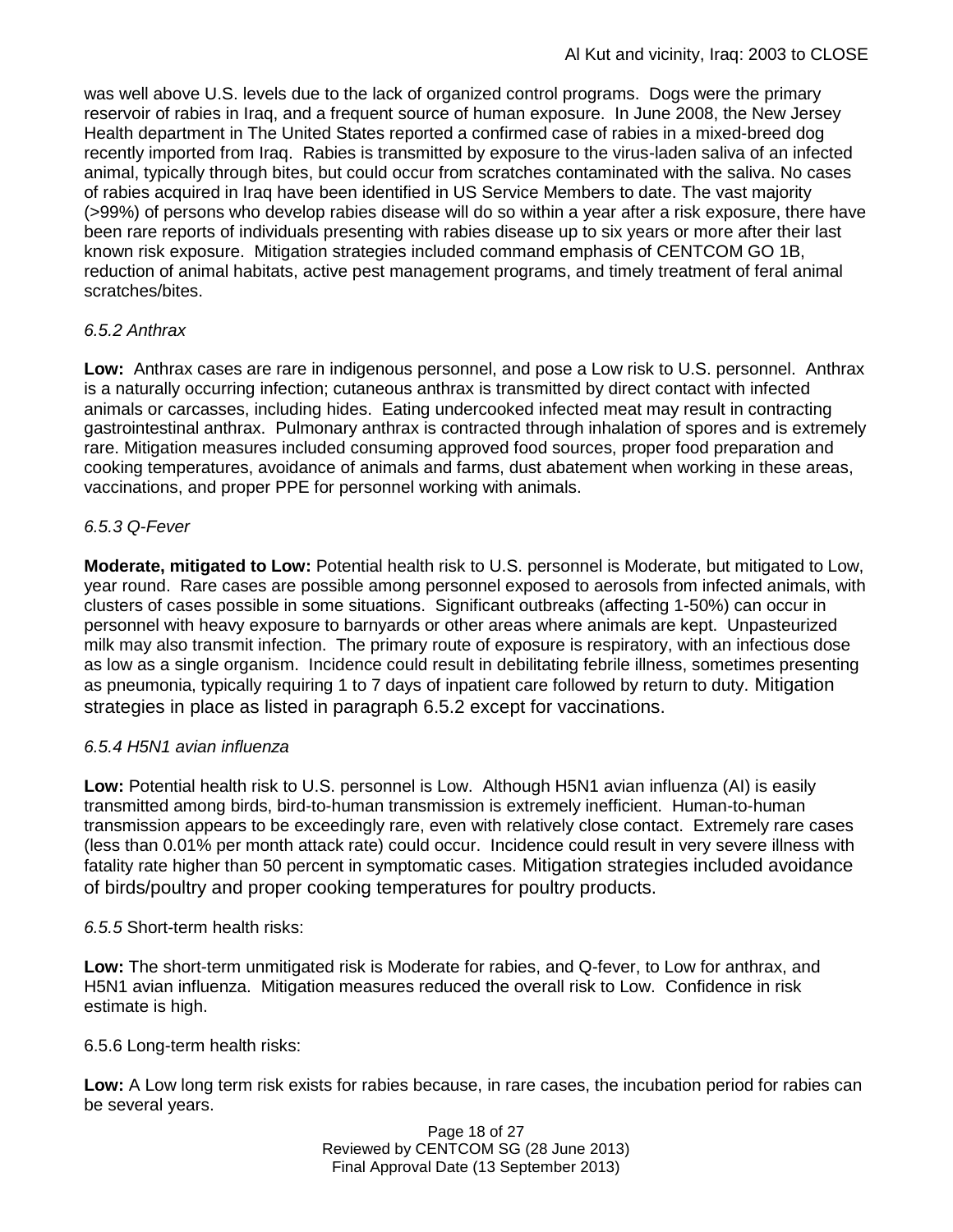### **7 Venomous Animal/Insect**

All information was taken directly from the Clinical Toxicology Resources web site from the University of Adelaide, Australia (Reference 2). The species listed below have home ranges that overlap the location of Al Kut and vicinity, and may present a health risk if they are encountered by personnel. See Section 9 for more information about pesticides and pest control measures.

# 7.1 Spiders

 *Latrodectus pallidus*: Clinical effects uncertain, but related to medically important species, therefore major envenoming cannot be excluded.

### 7.2 Scorpions

- *Androctonus crassicauda (black scorpion):* Severe envenoming possible and potentially lethal, however most stings cause only severe local pain.
- *Buthacus leptochelys*, *Buthacus macrocentrus*, *Compsobuthus jakesi*, *Compsobuthus matthiesseni*, *Compsobuthus werneri Odontobuthus doriae*, *Orthochirus iraqus*, and *Orthochirus scrobiculosus*: Clinical effects unknown; there are a number of dangerous Buthid scorpions, but also others known to cause minimal effects only. Without clinical data it is unclear where this species fits within that spectrum.
- *Euscorpius italicus* and *Scorpio maurus*: Mild envenoming only, not likely to prove lethal.
- *Hemiscorpius lepturus*: Severe envenoming possible, potentially lethal.
- *Hottentotta saulcyi*, *Hottentotta scaber*, and *Hottentotta schach*: Moderate envenoming possible but unlikely to prove lethal.

#### 7.3 Snakes

- *Cerastes cerastes* and *Cerastes gasperettii*: Potentially lethal envenoming, though unlikely.
- *Echis sochureki*: *M*oderate to severe, potentially lethal envenoming.
- *Hemorrhois ravergieri*, *Malpolon monspessulanus*, *Psammophis schokari*, *Pseudocyclophis persicus, Telescopus fallax* and *Telescopus tessellatus*: Clinical effects unknown, but unlikely to cause significant envenoming.
- *Macrovipera lebetina* subspecies e*uphratica* and subspecies *obtusa,and Vipera albicornuta*: Severe envenoming possible, potentially lethal.
- *Platyceps rhodorachis* and *Psammophis lineolatus*: Mild envenoming only, not likely to prove lethal.
- *Walterinnesia aegyptia*: Clinical effects unknown, but potentially lethal envenoming, though unlikely, cannot be excluded.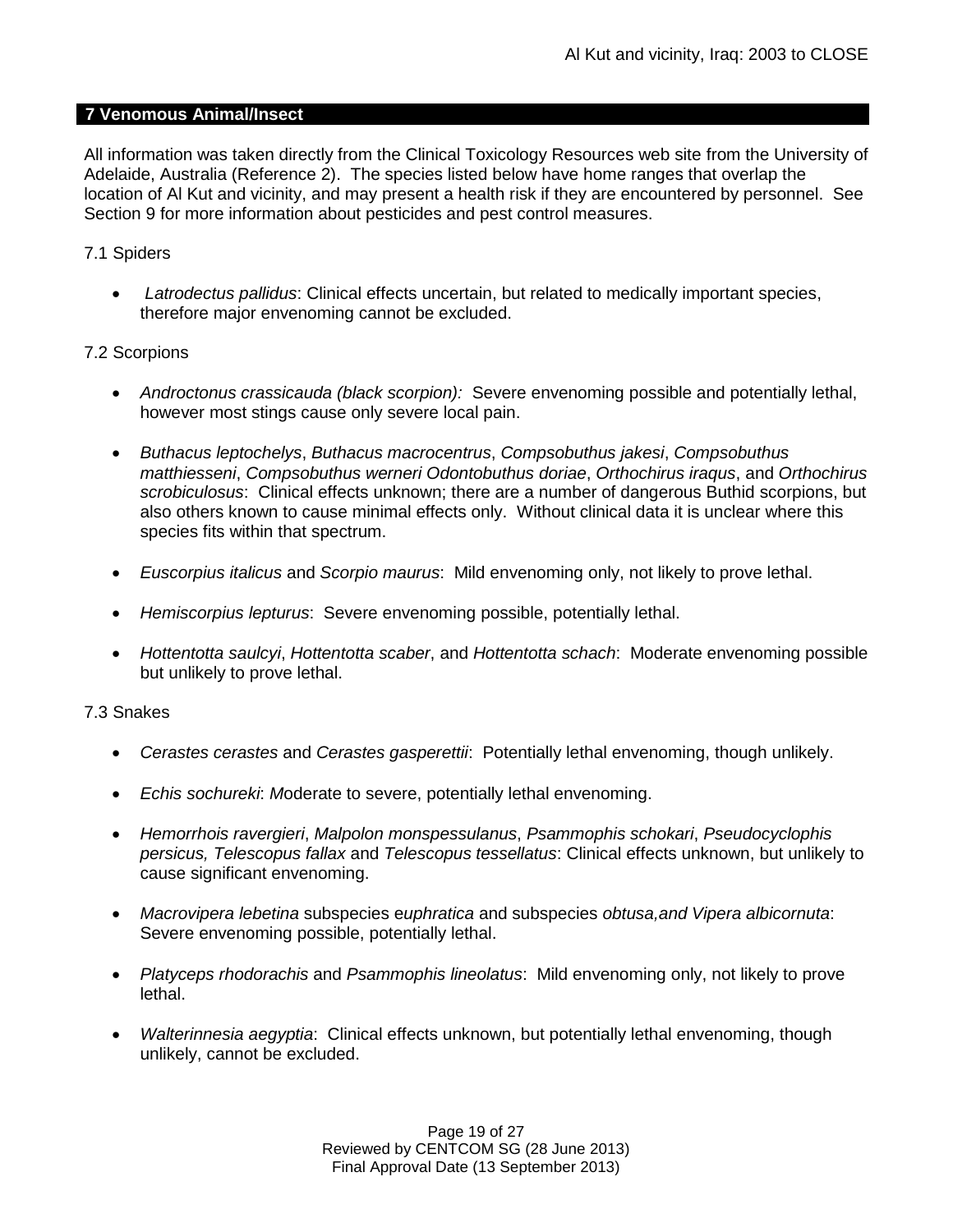# *7.4 Short-term health risk:*

**Low:** If encountered, effects of venom vary with species from mild localized swelling (e.g. widow spider) to potentially lethal effects (e.g. Haley's Pit Viper). See effects of venom above. Mitigation strategies included avoiding contact, proper wear of uniform (especially footwear), and timely medical treatment. Confidence in the health risk estimate is low (Reference 9, Table 3-6).

# *7.5 Long-term health risk:*

# **None identified.**

# **8 Heat/Cold Stress**

Site-specific information was not available for Al Kut. The following information is from the city of Baghdad, which is approximately 115 miles northwest of Al Kut.

#### 8.1 Heat

Summer (June - September) monthly mean daily maximum temperatures range from 104 °F to 111 °F with an average temperature of 108 °F based on historical climatological data from the U.S. Air Force Combat Climatology Center, 14<sup>th</sup> Weather Squadron. The health risk of heat stress/injury based on temperatures alone is Low (< 78 °F) from November – March, high (82-87.9°F) in April, and extremely high (≥ 88°F) from May – October. However, work intensity and clothing/equipment worn pose greater health risk of heat stress/injury than environmental factors alone (Reference 6). Managing risk of hot weather operations included monitoring work/rest periods, proper hydration, and taking individual risk factors (e.g. acclimation, weight, and physical conditioning) into consideration. Risk of heat stress/injury was reduced with preventive measures

#### 8.1.1 Short-term health risk:

**Low to High, mitigated to Low:** The risk of heat injury was reduced to low through preventive measures such as work/rest cycles, proper hydration and nutrition, and monitoring Wet Bulb Globe Temperature (WBGT). Risk of heat injury in unacclimatized or susceptible populations (older, previous history of heat injury, poor physical condition, underlying medical/health conditions), and those under operational constraints (equipment, PPE, vehicles) is High from April – October and Low from November – March. Confidence in the health risk estimate is low (Reference 9, Table 3-6).

#### 8.1.2 Long-term health risk:

**Low:** The long-term risk is Low. However, the risk may be greater for certain susceptible persons– those older (i.e., greater than 45 years), in lesser physical shape, or with underlying medical/health conditions. Long-term health implications from heat injuries are rare but may occur, especially from more serious injuries such as heat stroke. It is possible that high heat in conjunction with various chemical exposures may increase long-term health risks, though specific scientific evidence is not conclusive. Confidence in these risk estimates is medium (Reference 9, Table 3-6).

#### 8.2 Cold

#### 8.2.1 Short-term health risks:

Winter (December - March) mean daily minimum temperatures range from 41 °F to 49 °F with an average temperature of 43 °F based on historical climatological data from the U.S. Air Force Combat

> Page 20 of 27 Reviewed by CENTCOM SG (28 June 2013) Final Approval Date (13 September 2013)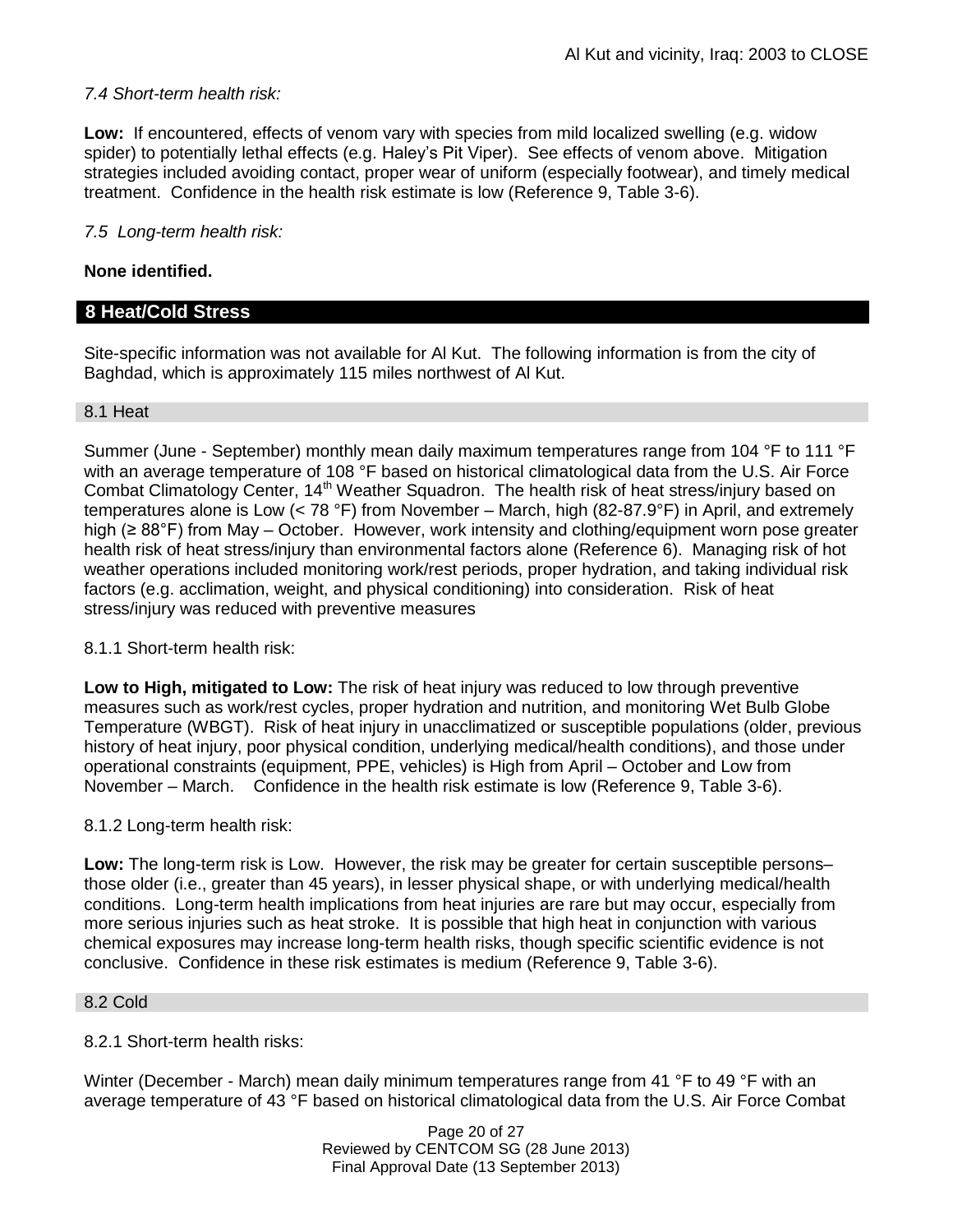Climatology Center, 14<sup>th</sup> Weather Squadron. Because even on warm days a significant drop in temperature after sunset by as much as 40 °F can occur, there is a risk of cold stress/injury from December – March. The risk assessment for Non-Freezing Cold Injuries (NFCI), such as chilblain, trench foot, and hypothermia, is Low based on historical temperature and precipitation data. Frostbite is unlikely to occur because temperatures rarely drop below freezing. However, personnel may encounter significantly lower temperatures during field operations at higher altitudes. As with heat stress/injuries, cold stress/injuries are largely dependent on operational and individual factors instead of environmental factors alone.

**Low:** The health risk of cold injury is Low. Confidence in the health risk estimate is medium.

8.1.2 Long-term health risk:

**Low:** The health risk of cold injury is Low. Confidence in the health risk estimate is high

# **9 Noise**

#### 9.1 Continuous

Al Kut and vicinity had commercial and tactical generators throughout the base camps. In addition, helicopters and small cargo aircrafts contributed to noise levels.

9.1.1 Short-term and Long-term risks: **High, mitigated to Low**: The unmitigated health risk was high for individuals working near major noise sources without proper hearing protection. Risk was reduced to low through use of proper hearing protection. Confidence in risk estimate was medium.

#### 9.2 Impulse

No specific hazard sources were documented in the DOEHRS or MESL from the 2003 to 2011 timeframe.

9.2.1 Short-term and Long-term health risks:

#### **Not evaluated**.

# **10 Unique Incidents/Concerns**

10.1 Potential environmental contamination sources

DoD personnel are exposed to various chemical, physical, ergonomic, and biological hazards in the course of performing their mission. These types of hazards depend on the mission of the unit and the operations and tasks which the personnel are required to perform to complete their mission. The health risk associated with these hazards depends on a number of elements including what materials are used, how long the exposure last, what is done to the material, the environment where the task or operation is performed, and what controls are used. The hazards can include exposures to heavy metal particulates (e.g. lead, cadmium, manganese, chromium, and iron oxide), solvents, fuels, oils, and gases (e.g. carbon monoxide, carbon dioxide, oxides of nitrogen, and oxides of sulfur). Most of these exposures occur when performing maintenance task such as painting, grinding, welding, engine repair, or movement through contaminated areas. Exposures to these occupational hazards can occur through inhalation (air), skin contact, or ingestion; however exposures through air are generally associated with the highest health risk.

> Page 21 of 27 Reviewed by CENTCOM SG (28 June 2013) Final Approval Date (13 September 2013)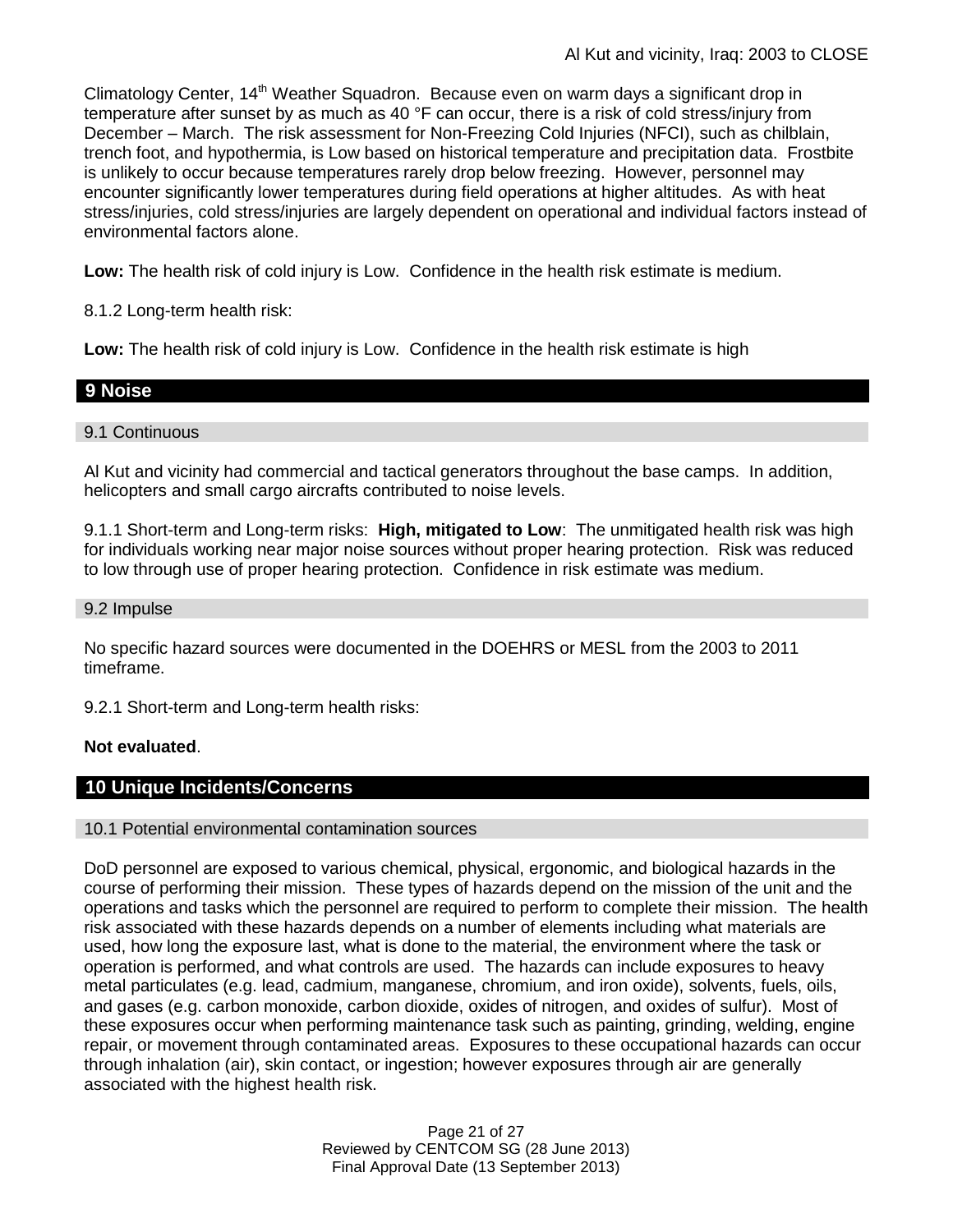#### 10.2 Waste Sites/Waste Disposal

#### *10.2.1 Hazardous and Non-hazardous Waste*

JSS Ezdahar had a small burn pit located on the northeast corner of the base outside of the inner perimeter. Medical waste, to include sharps, was burned in the burn pit. Hazardous waste was transported to FOB Delta for disposal.

FOB Delta had three burn pits. The Soldier's living areas were greater than 2 miles from the burn pits. Regulated medical waste was transported to COB Adder.

A 2003 Environmental Site Survey for Al Kut listed several burn pits used by U. S. Forces to dispose of solid waste. There was also a medical waste burn pit.

*Short-term and Long-term health risks:*Low. Confidence in the risk estimate was medium.

#### 10.3 Fuel/Petroleum Products/Industrial Chemical Spills

Large, dark rubber fuel bladders, steel aboveground storage tanks and underground storage tanks were located on Al Kut and vicinity. The DOEHRS and MESL databases were searched for any information on this topic. Several reports identified several POL and fuel spills throughout the base camps. However, information was not available on whether the spills were remediated.

#### 10.3.2 *Solid Waste Management*

A review of Field Sanitation Assessments and Sanitation Inspections and Preventive Medicine Summary Reports identified several issues at FOB Delta only such as uncovered and/or overflowing solid waste receptacles; waste containers insufficient volume to contain waste; trash being burned in dumpsters; and food service dumpsters placed on a gravel surface which allowed wastes to leak into the ground surface attracting animals and/or insects.

*Short-term health risk:* Improper solid waste storage, uncovered and/or overflowing solid waste receptacles attracts flies, rodent, dogs and cats that could cause an outbreak of disease. An outbreak of disease can affect the mission so a moderate risk was assigned to solid waste.

*Long-term health risk*: Improper solid waste storage presented a low health risk.

The overall risk estimate for solid waste management was moderate.

#### 10.4 Pesticides/Pest Control

The health risk of exposure to pesticide residues is considered within the framework of typical residential exposure scenarios, based on the types of equipment, techniques, and pesticide products that have been employed, such as enclosed bait stations for rodenticides, various handheld equipment for spot treatments of insecticides and herbicides, and a number of ready-to-use (RTU) methods such as aerosol cans and baits. The control of rodents required the majority of pest management inputs, with the acutely toxic rodenticides staged as solid formulation lethal baits placed in tamper-resistant bait stations indoors and outdoors throughout cantonment areas. Nuisance insects, including biting and stinging insects such as bees, wasps, and ants, also required significant pest management inputs. Use of pesticides targeting against these pests generally involved selection of compounds with low mammalian toxicity and short-term residual using pinpoint rather than broadcast application techniques. A total of 25 monthly pesticide application reports (January 2005-July 2006) and vector surveillance logs (April 2009-July 2009) in the MESL data portal for Al Kut and FOB Delta list the usage of

> Page 22 of 27 Reviewed by CENTCOM SG (28 June 2013) Final Approval Date (13 September 2013)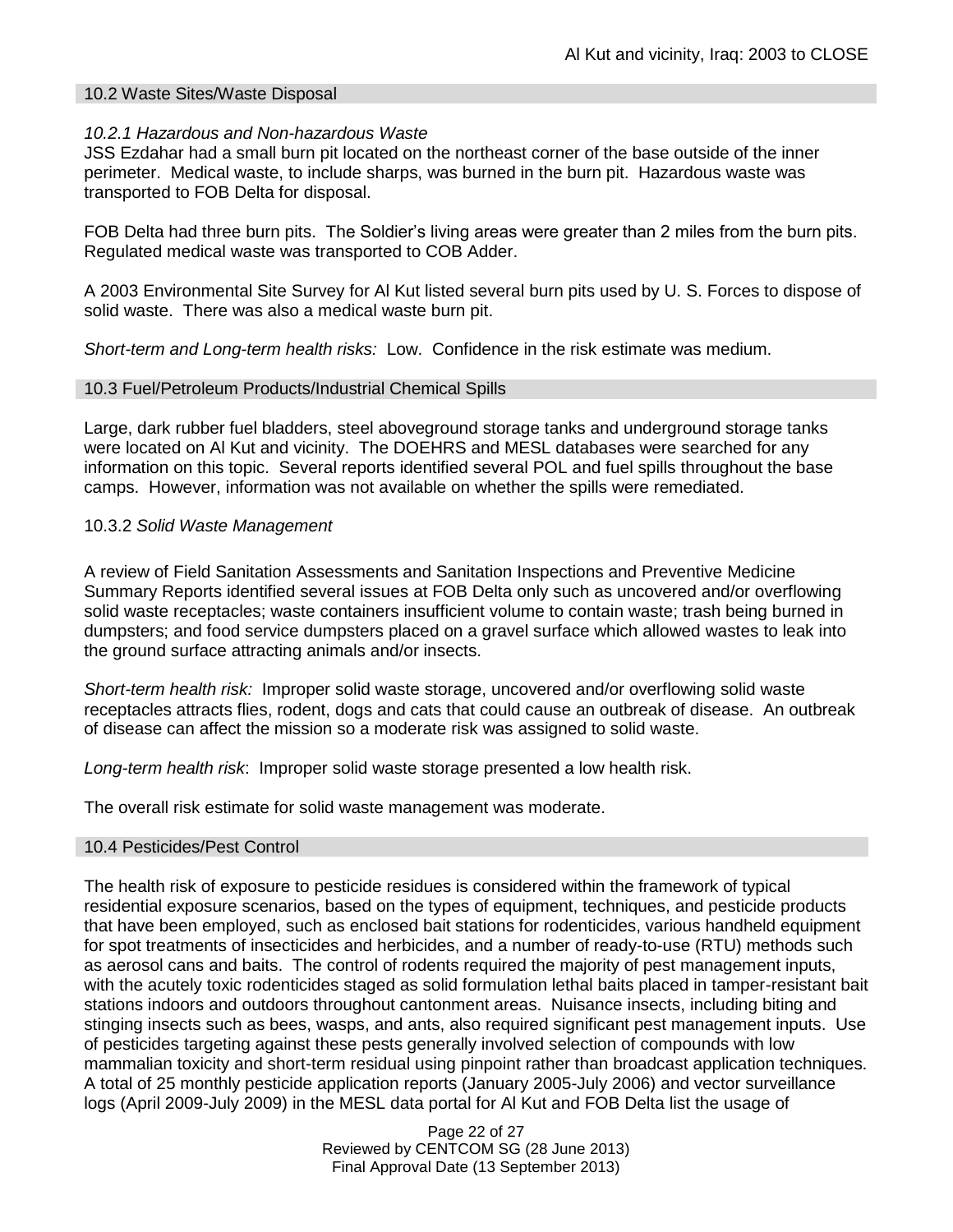pesticides on the site. For each pesticide product applied during this period, the EPA approved label has been archived, providing a framework how each pesticide handled and applied (see below).

Several reports for food and general sanitation documented issues with flies, rodents, mosquitoes and possible ticks and fleas from feral animals. Personnel employed personal protective measures such as wearing permethrin-treated clothing, applying a topical insect repellent to exposed skin, and using bed nets. Pretreated uniforms were standard issue.

#### 10.4.1 Rodenticides

Glue boards, Contrac Blox<sup>TM</sup> and traps were used to control rodents.

#### 10.4.2 Insecticides

Insecticides used to control ants, bees, crickets, fleas, flies, lice, mosquitoes, spiders, termites, and wasps included: 565 Plus XLO<sup>TM</sup>, fly sticks, Demon WP<sup>TM</sup>, Demand CS<sup>TM</sup>, fly baits, and Tempo SC  $U$ ltra<sup>TM</sup>.

#### 10.4.3 Herbicides

Roundup<sup>TM</sup>, Glypro Plus<sup>TM</sup>, and 2,4-D were used to control weeds.

*10.4.4* Short-term and Long-term health risks:

**Low:** Long term health risk is Low. Confidence in the health risk assessment was low to medium (Reference 9, Table 3-6).

#### 10.5 Asbestos

An Environmental Site Survey dated 29 July 2003 identified three locations (Jet Engine Test Cell, Appliance Repair Building, Boiler Room) that had friable asbestos or suspected asbestos. The report did not identify remediation, removal or disposal activities of the buildings. No specific hazards from asbestos were documented in the DOEHRS or MESL data portals from 2003 to 2011.

#### 10.6 Lead-based Paint

No specific hazards from lead-based paint were documented in the DOEHRS or MESL data portals from 2003 through 2011.

#### 10.7 General and Field Sanitation

Several reports and databases were assessed for waste collection/storage; latrine, shower and laundry facilities; hand washing stations; sanitary practices in barber/beauty shops and gymnasiums; living accommodations; and vector/pest problems. Over 200 base camp assessments from 2006, 2008, and 2009 characterized overall sanitation conditions at Al Kut and vicinity. There were no base camp assessments for 2002-2005, 2007, and 2010-2011.

Sanitation concerns at Al Kut and vicinity included: standing water on floors in shower trailers; stray animals; excessive trash on ground; dumpster lids continuously left open; Soldiers had less than the recommended 55 sq. ft. of living spaces inside of tent sleeping areas; regulatory field sanitation team requirements were not met; and no sanitizing solutions or paper towels were provided to wipe down gym equipment after use.

> Page 23 of 27 Reviewed by CENTCOM SG (28 June 2013) Final Approval Date (13 September 2013)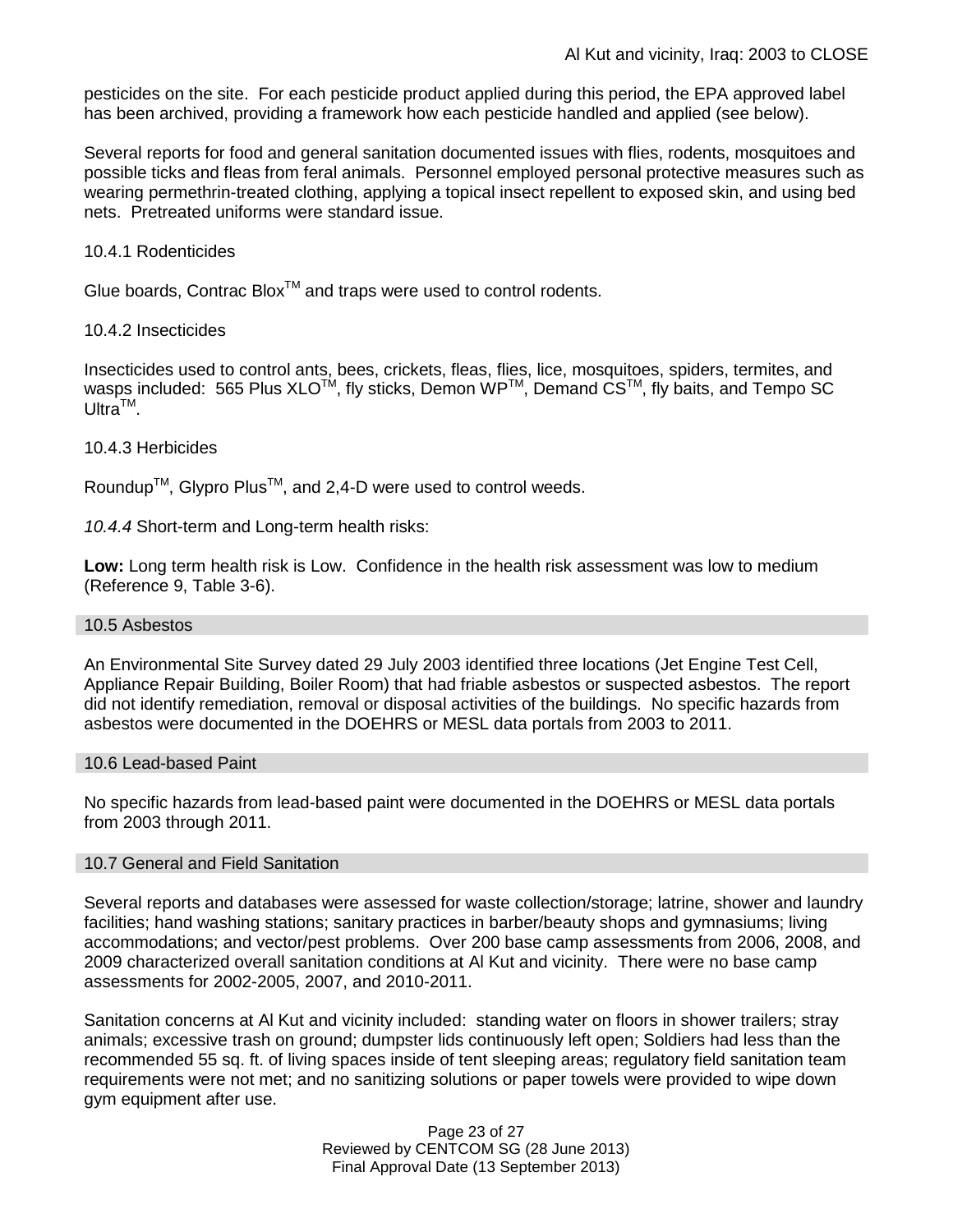# *Short-term health risk*:

**Low:** The short-term unmitigated health risk associated with general and field sanitation was considered low. Preventive measures such as trash disposal education; Soldiers policing up after themselves; disinfecting gym equipment; pop-up sleeping nets; and removing stray animals reduced the health risk.

# *Long-term health risk*:

# **None identified.**

### 10.8 Burn Pits

While not specific to Al Kut and vicinity, the consolidated epidemiological and environmental sampling and studies on burn pits that have been conducted as of the date of this publication have been unable to determine whether an association does or does not exist between exposures to emissions from the burn pits and long-term health effects (Reference 7). The committee's review of the literature and the data suggests that service in Iraq or Afghanistan (i.e., a broader consideration of air pollution than exposure only to burn pit emissions) may be associated with long-term health effects, particularly in susceptible (e.g., those who have asthma) or highly exposed subpopulations, such as those who worked at the burn pit. Such health effects would be due mainly to high ambient concentrations of PM from both natural and anthropogenic sources, including military sources. If that broader exposure to air pollution turns out to be relevant, potentially related health effects of concern are respiratory and cardiovascular effects and cancer. Susceptibility to the PM health effects could be exacerbated by other exposures, such as stress, smoking, local climatic conditions, and co-exposures to other chemicals that affect the same biologic or chemical processes. Individually, the chemicals measured near burn pit sites in the study were generally below concentrations of health concern for general populations in the United States. However, the possibility of exposure to mixtures of the chemicals raises the potential for health outcomes associated with cumulative exposure to combinations of the constituents of burn pit emissions and emissions from other sources.

JSS Ezdahar had a small burn pit located on the northeast corner of the base outside of the inner perimeter. Medical waste, to include sharps, was burned in the burn pit.

FOB Delta had three burn pits. The Soldier's living areas were greater than 2 miles from the burn pits.

A 2003 Environmental Site Survey for Al Kut listed several burn pits used by U. S. Forces to dispose of solid waste. There was also a medical waste burn pit.

10.8.1 Particulate matter, less than 10 micrometers  $(PM_{10})$ 

10.8.2 Exposure Guidelines:

Short Term (24-hour)  $PM_{10}$  ( $\mu$ g/m<sup>3</sup>):

- 
- $\bullet$  Marginal MEG = 420
- $\bullet$  Critical MEG = 600

): Long-term PM<sub>10</sub> MEG ( $\mu$ g/m $^3$ ):

• Negligible MEG = 250 **•** Not defined and not available.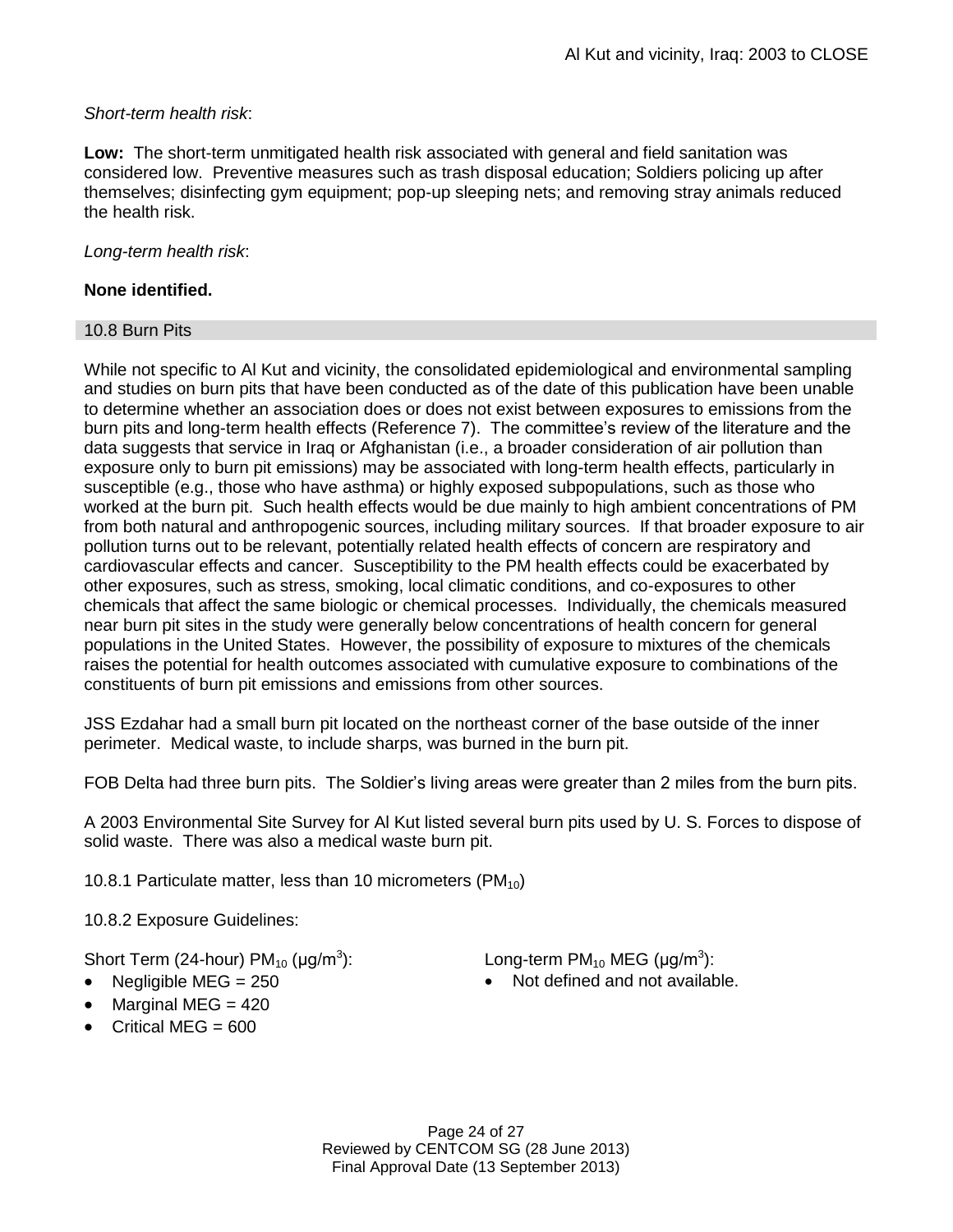10.8.2.1 Sample data/Notes:

A total of 39 valid PM<sub>10</sub> air samples were collected from 2008-2009. The range of 24-hour PM<sub>10</sub> concentrations was 41 μg/m<sup>3</sup> – 1093 μg/m<sup>3</sup> with an average concentration of 335 μg/m<sup>3</sup>.

10.8.2.2 Short-term health risks:

**Variable (Low to High):** The short-term PM<sub>10</sub> health risk assessment was low based on average PM<sub>10</sub> sample concentrations and high based on peak  $PM_{10}$  sample concentrations, and the likelihood of exposure at these hazard severity levels. A low health risk assessment for average  $PM_{10}$  exposure concentrations suggestes expected losses have little or no impact on accomplishing the mission. A high health risk assessment for peak  $PM_{10}$  exposure concentrations suggestes a significant degradation of mission capabilities with the inability to accomplish all parts of the mission, or the inability to complete the mission to standard if hazards occur during the mission (Reference 9, Table 3-6).

The hazard severity was negligible for average  $PM_{10}$  sample exposures. The results indicate that a few personnel may experience notable mild eye, nose, or throat irritation; most personnel will experience only mild effects. Pre-existing health conditions (e.g., asthma, or cardiopulmonary diseases) may be exacerbated (Reference 9, Table 3-10).

The hazard severity was critical for the highest observed  $PM_{10}$  sample concentrations. During peak exposures at the critical hazard severity level, most, if not all, personnel experienced very notable eye, nose and throat irritation respiratory effects. Some personnel were not able to perform assigned duties. Some lost-duty days were expected. Those with a history of asthma or cardiopulmonary disease experienced more severe symptoms (Reference 9, Table 3-10).

10.8.2.3 Long-term health risk:

**Not Evaluated-no available health quidelines**. The EPA has retracted its long-term NAAQS for PM<sub>10</sub> due to an inability to clearly link chronic health effects with chronic  $PM_{10}$  exposure levels.

10.8.3 Particulate matter, less than 2.5 micrometers (PM<sub>2.5</sub>)

10.8.3.1 Exposure Guidelines:

Short Term (24-hour)  $PM_{2.5}$  (µg/m<sup>3</sup>):

- 
- Marginal MEG = 250 **Marginal MEG = 65**
- Critical MEG  $= 500$

10.8.3.2 Sample data/Notes:

A total of 13 valid PM<sub>2.5</sub> air samples were collected from 2009-2010. The range of 24-hour PM<sub>2.5</sub> concentrations was 43 μg/m<sup>3</sup> – 687 μg/m<sup>3</sup> with an average concentration of 180 μg/m<sup>3</sup>.

10.8.3.3

Short-term and long-term health risks: Not enough data to evaluate short- and long-term health risk.

): Long-term PM<sub>2.5</sub> MEG ( $\mu$ g/m<sup>3</sup>):

- Negligible MEG = 65 Negligible MEG = 15
	-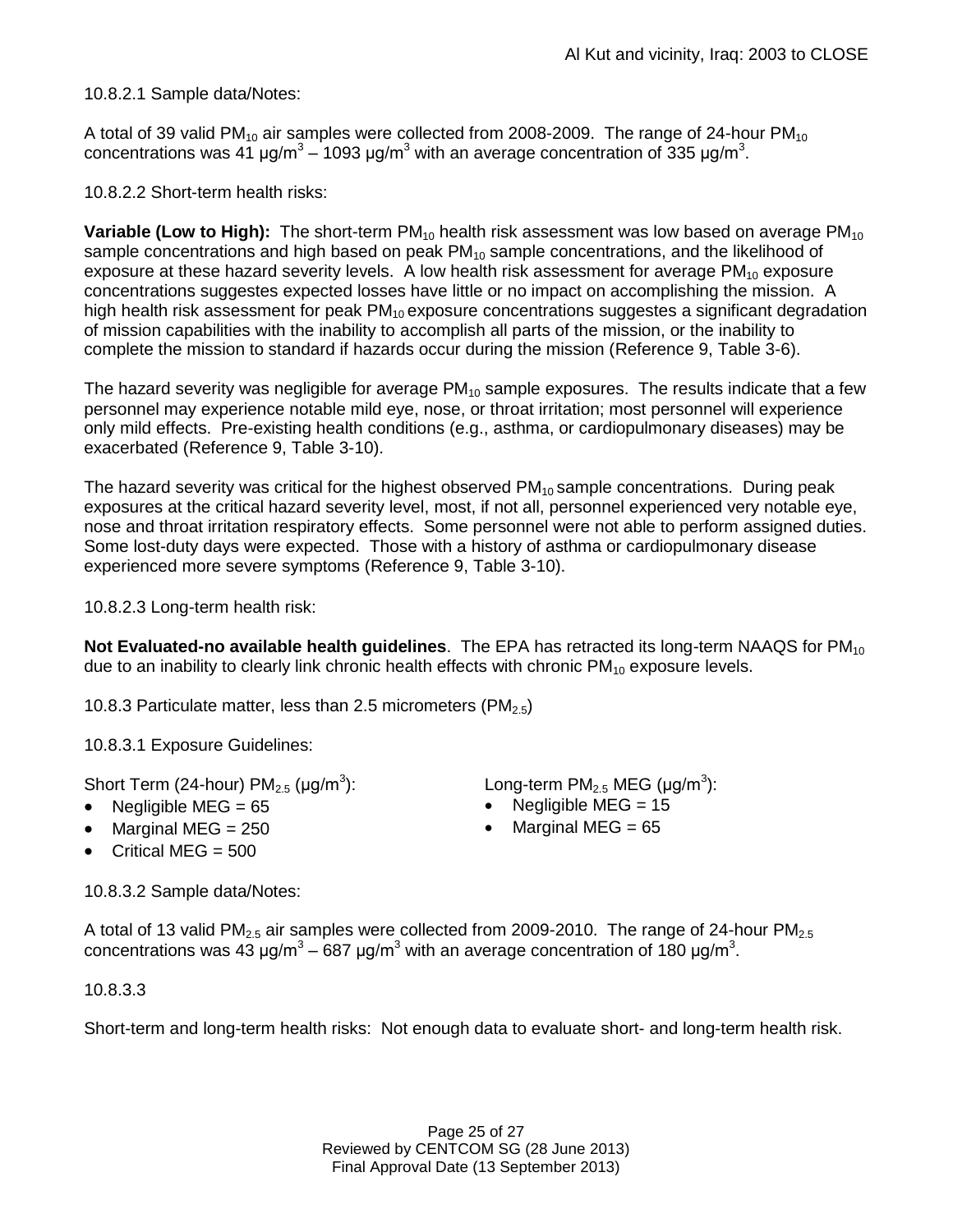# **11 References<sup>1</sup>**

- 1. Casarett and Doull's Toxicology: the Basic Science of Poisons, Chapter 2- Principles of Toxicology; Fifth Edition, McGraw Hill, New York.
- 2. Clinical Toxinology Resources: [http://www.toxinology.com/.](http://www.toxinology.com/) University of Adelaide, Australia.
- 3. Defense Occupational and Environmental Health Readiness System (referred to as the DOEHRS-EH database) at https://doehrs-ih.csd.disa.mil/Doehrs/. Department of Defense (DoD) Instruction 6490.03, *Deployment Health*, 2006.
- 4. DoDI 6055.05, Occupational and Environmental Health, 2008.
- 5. DoD MESL Data Portal: https://mesl.apgea.army.mil/mesl/.Some of the data and reports used may be classified or otherwise have some restricted distribution.
- 6. Goldman RF. 2001. Introduction to heat-related problems in military operations. *In*: Textbook of military medicine: medical aspects of harsh environments Vol. 1, Pandolf KB, and Burr RE (Eds.), Office of the Surgeon General, Department of the Army, Washington DC.
- 7. IOM (Institute of Medicine). 2011*.* Long-term health consequences of exposure to burn pits in Iraq and Afghanistan*.* Washington, DC: The National Academies Press.
- 8. Joint Staff Memorandum (MCM) 0028-07, Procedures for Deployment Health Surveillance, 2007.
- 9. USA PHC TG230, June 2010 Revision.

 $\overline{a}$ 

- 10. USACHPPM. 2008. Particulate Matter Factsheet; 64-009-0708, 2008.
- 11. Modification 11 to United States Central Command Individual Protection and Individual Unit Deployment Policy, 2 December 2011.

Page 26 of 27 Reviewed by CENTCOM SG (28 June 2013) Final Approval Date (13 September 2013)

 $1$  NOTE. The data are currently assessed using the 2010 TG230. The general method involves an initial review of the data which eliminates all chemical substances not detected above 1-yr negligible MEGs. Those substances screened out are not considered acute or chronic health hazards so are not assessed further. For remaining substances, acute and chronic health effects are evaluated separately for air water (soil is only evaluated for long term risk). This is performed by deriving separate short-term and long term population exposure level and estimates (referred to as population exposure point concentrations (PEPC)) that are compared to MEGs derived for similar exposure durations. If less than or equal to negligible MEG the risk is Low. If levels are higher than negligible then there is a chemical-specific toxicity and exposure evaluation by appropriate SMEs, which includes comparison to any available marginal, critical or catastrophic MEGs. For drinking water 15 L/day MEGs are used for the screening while site specific 5-15 L/day are used for more detailed assessment. For nondrinking water (such as that used for personal hygiene or cooking) the 'consumption rate' is limited to 2 L/day (similar to the EPA) which is derived by multiplying the 5 L/day MEG by a factor of 2.5. This value is used to conservatively assess non drinking uses of water.